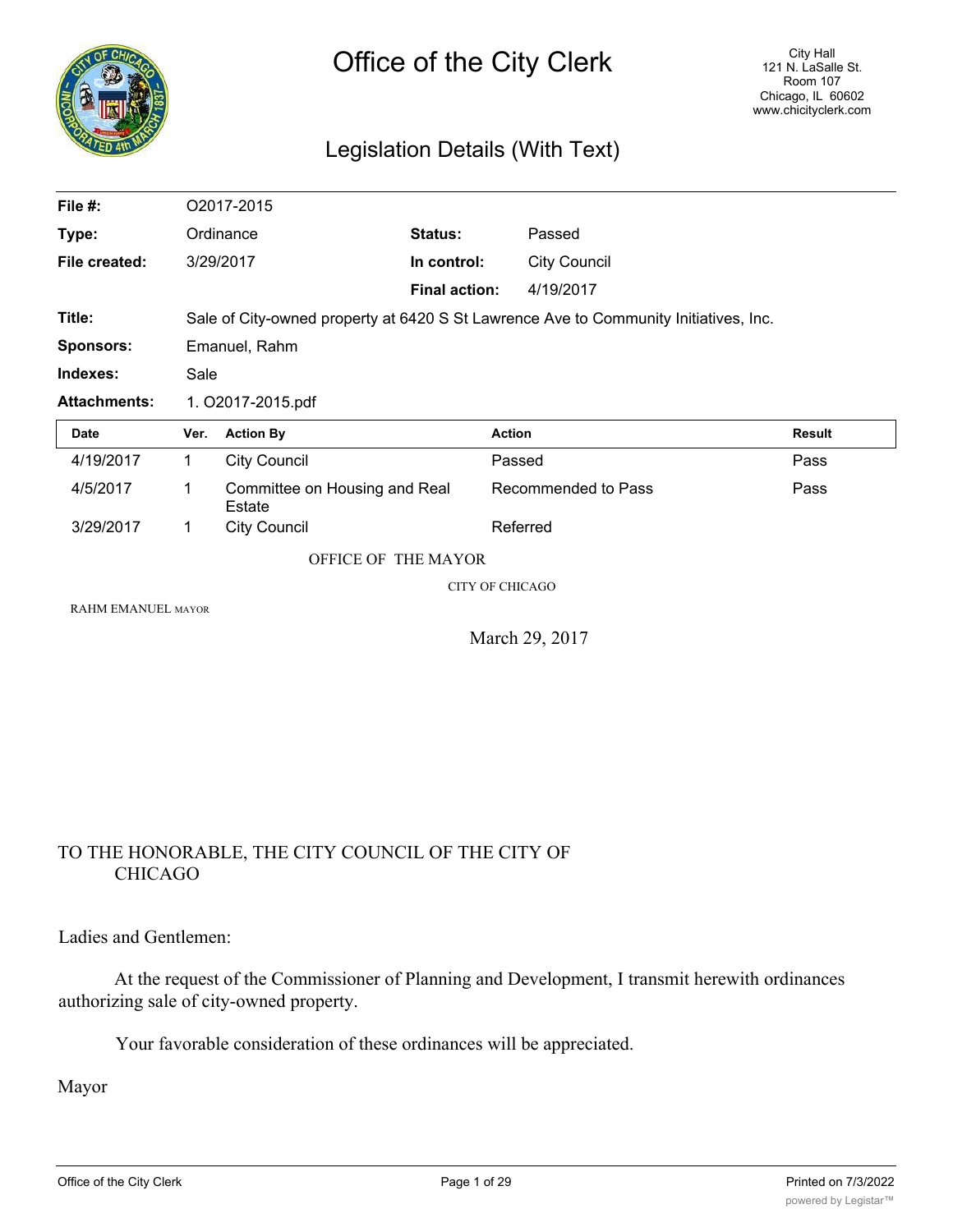Very truly yours,

## **ORDINANCE**

WHEREAS, the City of Chicago ("City") is a home rule unit of government by virtue of the provisions of Article VII, Section 6(a) of the Constitution of the State of Illinois of 1970 and as such may exercise any power and perform any function pertaining to its government and affairs; and

WHEREAS, the City Council of the City ("City Council") by ordinance adopted May 20, 1992 and published in the Journal of the Proceedings of the City Council of the City ("Journal") for such date at pages 16333 - 16335, established the Chicago Abandoned Properties Program ("CAP Program"), pursuant to which the City has acquired numerous abandoned properties either through statutory abandonment proceedings, or through the foreclosure of municipal liens, and conveyed such abandoned properties to developers for rehabilitation, and worked with such developers to successfully rehabilitate such abandoned properties; and

WHEREAS, the City Council, by ordinance adopted February 6, 2008 and published in the Journal for such date at pages 20654 - 20657, renamed the CAP Program as the "Preserving Communities Together Program" (the "PCT Program") and expanded the acquisition authority for such program; and

WHEREAS, there are a substantial number of abandoned, deteriorated and dangerous buildings in the City which threaten the health, safety, economic stability and general welfare of the citizens of the City, and which are the subject of certain housing court proceedings; and

WHEREAS, the City has created the PCT Program to help abate the dangers posed by abandoned, deteriorated and dangerous buildings in the City through the acquisition and subsequent conveyance of the buildings to parties who have proposed to rehabilitate them; and

WHEREAS, the City is the owner of the property commonly known as 6420 South St. Lawrence Avenue, Chicago, Illinois, and legally described on Exhibit A hereto (the "Property"), which is improved with a two-story, two-unit residential building ("Building") in need of substantial repair and is qualified to be included in the PCT Program; and

WHEREAS, Community Initiatives, Inc., an Illinois not-for-profit corporation (the Developer"), has proposed to purchase the Property from the City and rehabilitate the Building for residential housing in accordance with the provisions of the PCT Program; and

WHEREAS, the Developer has further proposed to sell the rehabilitated Building to an owner-occupant (i.e., the owner shall occupy one or both of the two units) with a household income, adjusted for family size, at or below eighty percent (80%) of the Chicago Primary Metropolitan Statistical Area median income, as determined by the U.S. Department of Housing and Urban Development; and

WHEREAS, by Resolution No. 16-084-21, adopted by the Plan Commission of the City (the "Plan Commission") on September 15, 2016, the Plan Commission recommended the sale of the Property; and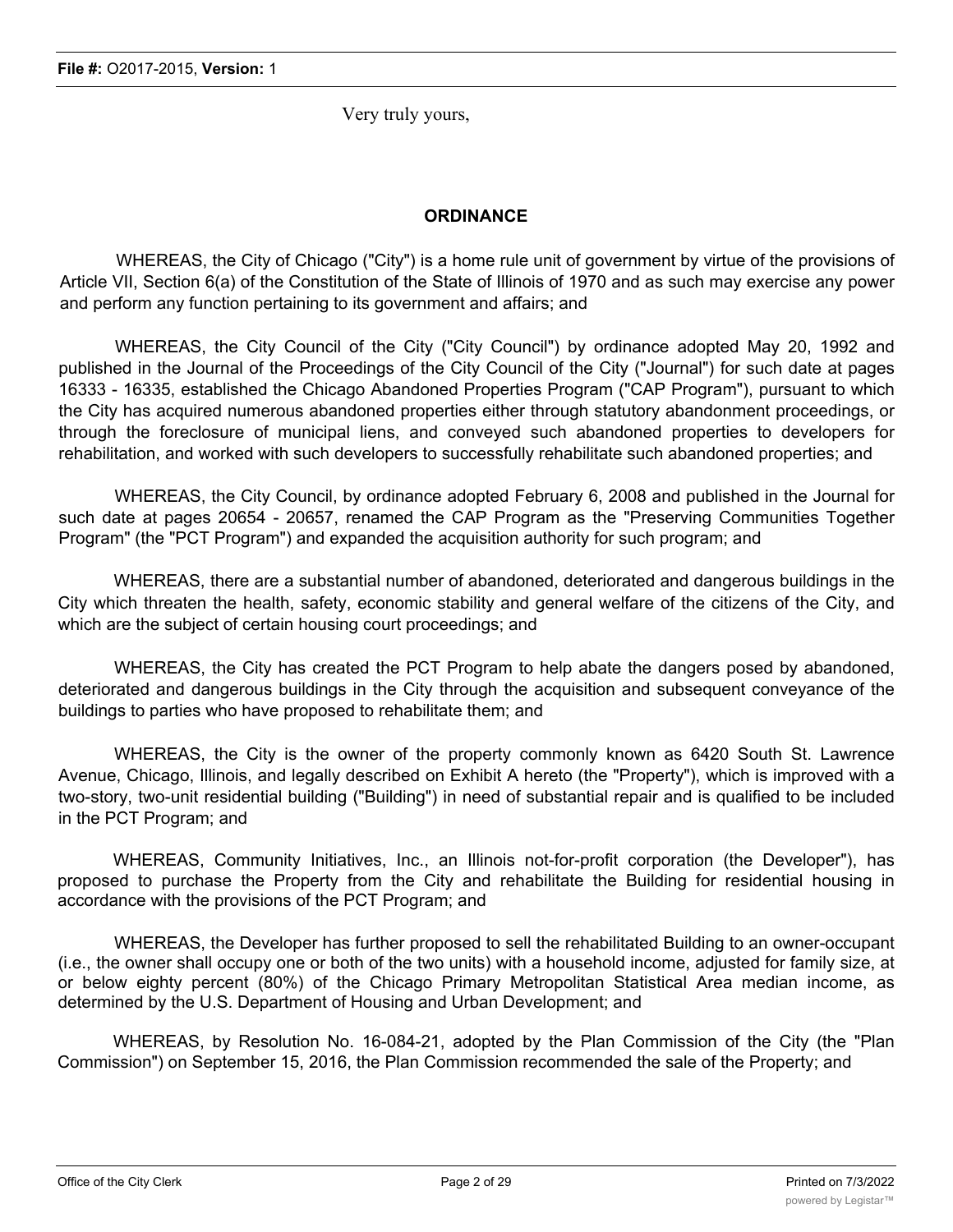WHEREAS, public notices advertising the intent of the City's Department of Planning and Development (the "Department") to enter into a negotiated sale with the Developer and requesting alternative proposals appeared in the Chicago Sun-Times,a newspaper of general circulation, on March 2, 9, and 16, 2017; and

WHEREAS, no alternative proposals have been received by the deadline indicated in the aforesaid notice; and

WHEREAS, the Department has reviewed the Developer's application and has recommended that the City Council approve the conveyance of the Property to the Developer for the purposes of: (1) rehabilitating the Building in accordance with the provisions of the PCT Program; and (2) selling the rehabilitated Building to an owner-occupant (i.e., the owner shall occupy one or both of the two units) with a household income, adjusted for family size, at or below eighty percent (80%) of the Chicago Primary Metropolitan Statistical Area median income, as determined by the U.S. Department of Housing and Urban Development; now, therefore,

## **BE IT ORDAINED BY THE CITY COUNCIL OF THE CITY OF CHICAGO:**

SECTION 1. The sale of the Property to the Developer for the sum of One Dollar (\$1.00) plus holding costs incurred by the City during its period of ownership of the Property is hereby approved. The approval of the sale is expressly conditioned upon the City entering into an agreement for the Sale and Redevelopment of Land ("Redevelopment Agreement") with the Developer. The Redevelopment Agreement shall require that the Developer sell the rehabilitated Building to an owner-occupant (i.e., the owner shall occupy one or both of the two units) with a household income, adjusted for family size, at or below eighty percent (80%) of the Chicago Primary Metropolitan Statistical Area median income, as determined by the U.S. Department of Housing and Urban Development. The Commissioner of the Department or of any successor department thereto (the "Commissioner") or a designee of the Commissioner is each hereby authorized to negotiate and execute the Redevelopment Agreement with the Developer, and such other documents which may be required or necessary to implement the intent and objectives of the PCT Program, subject to the approval of the Corporation Counsel.

SECTION 2. The Mayor is authorized to execute, and the City Clerk or Deputy City Clerk is authorized to attest, a quitclaim deed conveying the Property to the Developer, or to a land trust of which the Developer is the sole beneficiary, or to a business entity of which the Developer is the sole controlling party, subject to the approval of the Corporation Counsel.

SECTION 3. If any provision of this ordinance shall be held to be invalid or unenforceable for any reason, the invalidity or unenforceability of such provision shall not affect any of the other provisions of this ordinance.

SECTION 4. All ordinances, resolutions, motions or orders inconsistent with this ordinance are hereby repealed to the extent of such conflict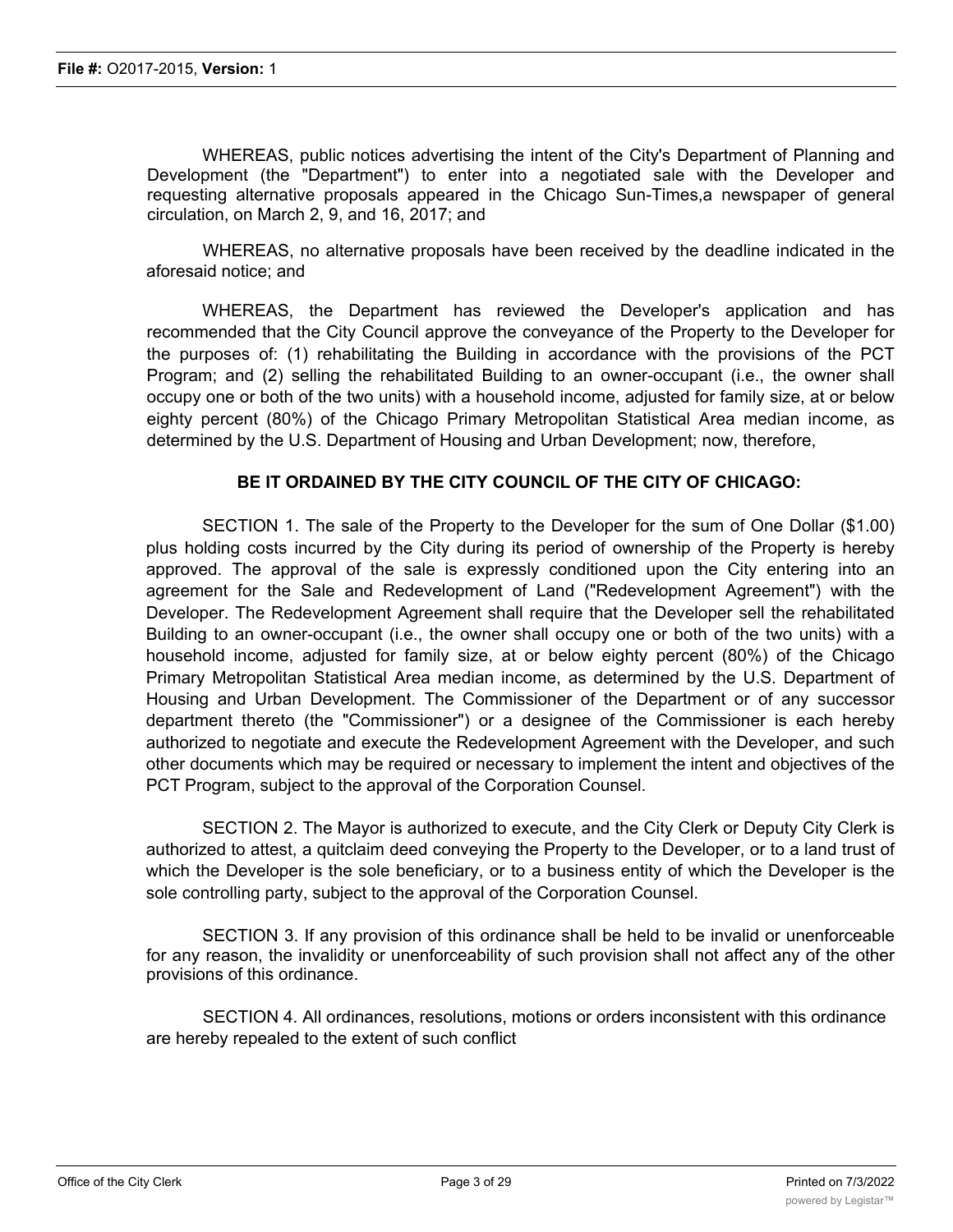SECTION 5. This ordinance shall take effect upon its passage and approval.

## **EXHIBIT A Legal Description**

(Subject to final title commitment and survey)

LOTS 9 AND 10 IN BLOCK 1 IN DREYER'S SUBDIVISION OF THE SOUTHEAST 1/4 OF THE NORTHWEST % OF SECTION 22, TOWNSHIP 38 NORTH, RANGE 14, EAST OF THE THIRD PRINCIPAL MERIDIAN, IN COOK COUNTY, ILLINOIS.

Commonly known as: 6420 SOUTH SAINT LAWRENCE AVENUE

CHICAGO, ILLINOIS 60637 Property Index Numbers: 20-22-

211-029-0000 AND 20-22-211-030-0000

## CITY OF CHICAGO ECONOMIC DISCLOSURE STATEMENT AND AFFIDAVIT

SECTION I -- GENERAL INFORMATION

A. Legal name of the Disclosing Party submitting this EDS. Include d/b/a/ if applicable:

Community Investment Corporation

Check ONE of the following three boxes:

Indicate whether the Disclosing Party submitting this EDS is:

- 1. [ ] the Applicant
	- OR
- 2. [ ] a legal entity holding a direct or indirect interest in the Applicant. State the legal name of the
- 2. Applicant in which the Disclosing Party holds an interest:
	- OR

3. [x] a legal entity with a right of control (see Section II.B.l.) State the legal name of the entity in which the Disclosing Party holds a right of control: Community Initiatives, Inc.

| B. Business address of the Disclosing Party: | 222 South Riverside Plaza - Suite 2200 |
|----------------------------------------------|----------------------------------------|
|                                              | Chicago, IL 60606                      |

C. Telephone: 312-258-0070 Fax: 312-258-3743 Email: jhess@cicchicago.com <mailto:jhess@cicchicago.com>

D. Name of contact person: Jonah Hess

E. Federal Employer Identification No. (if you have one):

F. Brief description of contract, transaction or other undertaking (referred to below as the "Matter") to which this EDS pertains. (Include pro ject number and location of property, if applicable):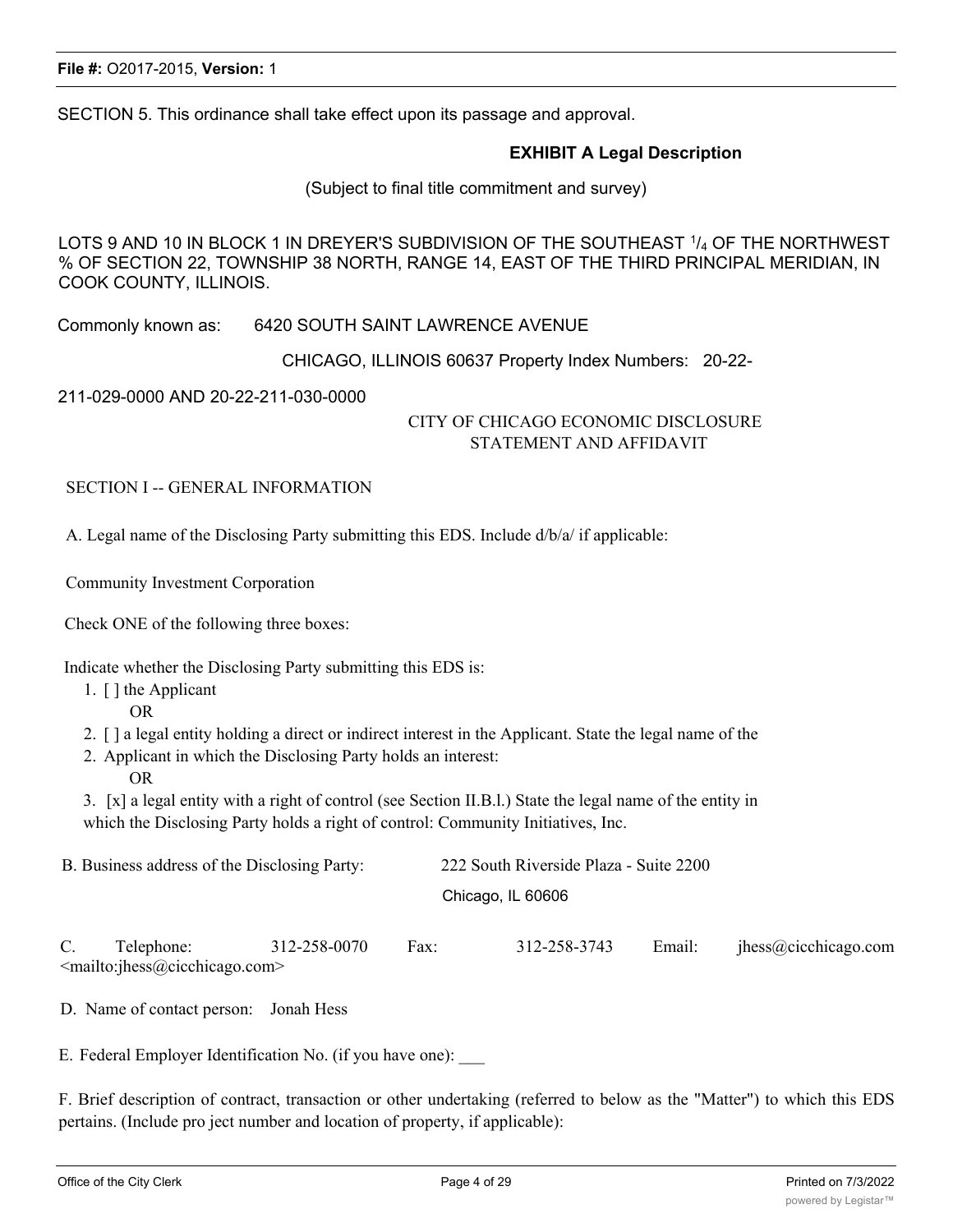Acquisition of property located at 6420 S. St Lawrence

## G. Which City agency or department is requesting this EDS? Dept. of Planning and Development

If the Matter is a contract being handled by the City's Department of Procurement Services, please complete the following:

Specification U and Contract #

Page 1 of 13

# **CIC OFFICERS - FY 2017**

**Chairman Vice Chairman President**

**Senior Vice President**

**Treasurer**

**Vice President**

**Secretary & General Counsel Giuseppe Papavero Assistant Secretary**

**Mitchell Feiger Dave Dykstra John G. Markowski Michael Bielawa Thomas Hinterberger John Crane**

## **Nicholas Brunick Controller Monica Kirby SECTION II -- DISCLOSURE OF OWNERSHIP INTERESTS**

## A. NATURE OF THE DISCLOSING PARTY 1. Indicate the

| nature of the Disclosing Party:          |                                                          |
|------------------------------------------|----------------------------------------------------------|
| Person                                   | [] Limited liability company                             |
| Publicly registered business corporation | [] Limited liability partnership                         |
| Privately held business corporation      | Joint venture                                            |
| Sole proprietorship                      | Not-for-profit corporation                               |
| General partnership                      | (Is the not-for-profit corporation also a $501(c)(3)$ )? |
| Limited partnership                      | [?J Yes $\lceil$ ] No                                    |
| Trust                                    | Other (please specify)                                   |

2. For legal entities, the state (or foreign country) of incorporation or organization, if applicable: Illinois

3. For legal entities not organized in the State of Illinois: Has the organization registered to do business in the State of Illinois as a foreign entity?

| $\lceil$   Yes | $[$   No | $\lceil \cdot \rceil N/A$ |
|----------------|----------|---------------------------|
|----------------|----------|---------------------------|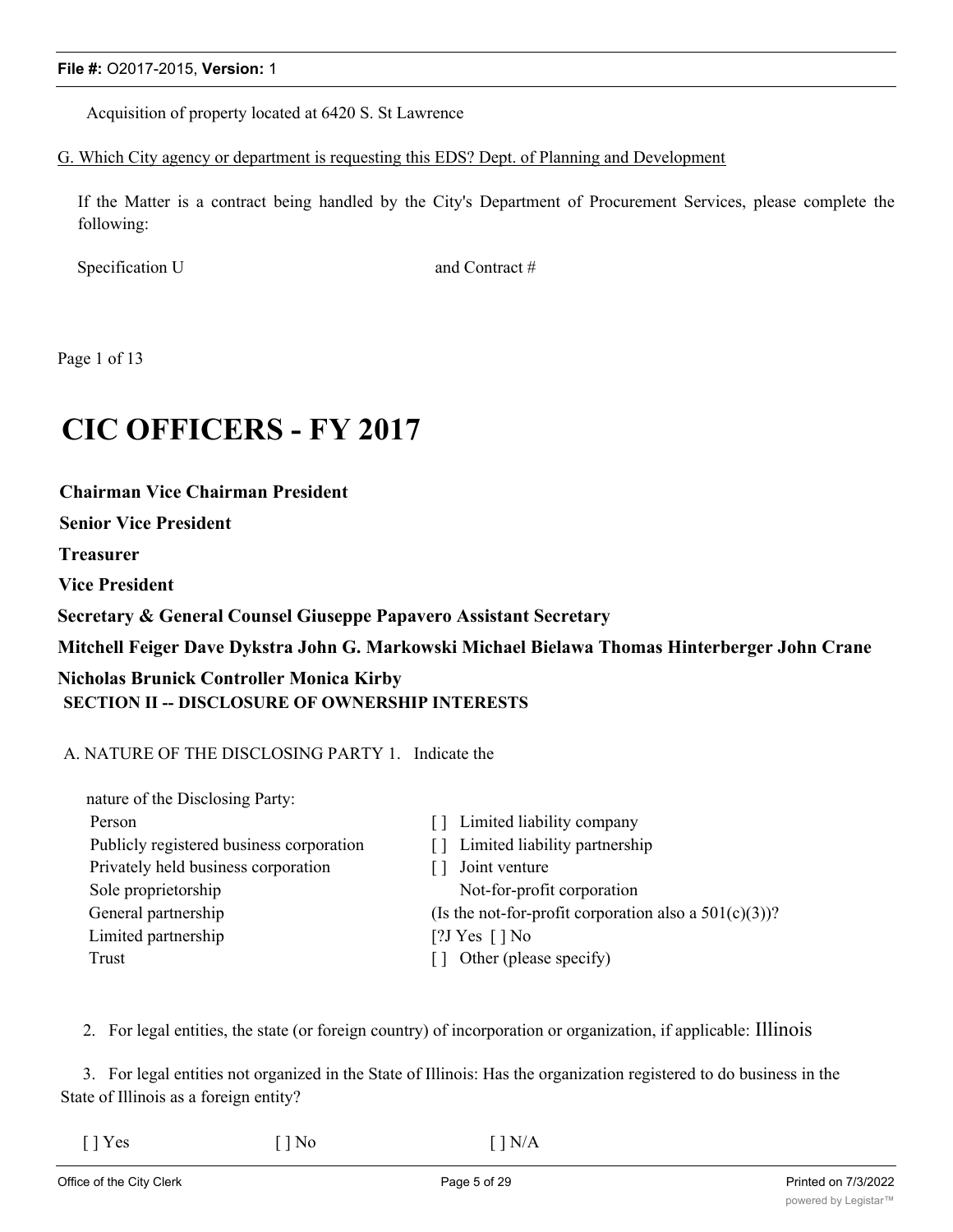## B. IF THE DISCLOSING PARTY IS A LEGAL ENTITY:

1. List below the full names and titles of all executive officers and all directors of the entity. NOTE: For not-forprofit corporations, also list below all members, if any, which are legal entities. If there are no such members, write "no members." For trusts, estates or other similar entities, list below the legal titleholder(s).

If the entity is a general partnership, limited partnership, limited liability company, limited liability partnership or joint venture, list below the name and title of each general partner, managing member, manager or any other person or entity that controls the day-to-day management of the Disclosing Party. NOTE: Each legal entity listed below must submit an EDS on its own behalf.

Name Title

no members

2. Please provide the following information concerning each person or entity having a direct or indirect beneficial interest (including ownership) in excess of 7.5% of the Disclosing Party. Examples of such an interest include shares in a corporation, partnership interest in a partnership or joint venture,

Page 2 of 13

interest of a member or manager in a limited liability company, or interest of a beneficiary of a trust, estate or other similar entity. If none, state "None." NOTE: Pursuant to Section 2-154-030 of the Municipal Code of Chicago ("Municipal Code"), the City may require any such additional information from any applicant which is reasonably intended to achieve full disclosure.

Name Business Address Percentage Interest in the Disclosing Party

**NONE** 

## **SECTION III -- BUSINESS RELATIONSHIPS WITH CITY ELECTED OFFICIALS**

Has the Disclosing Party had a "business relationship," as defined in Chapter 2-156 of the Municipal Code, with any City elected official in the 12 months before the date this EDS is signed?

[ J Yes W No

If yes, please identify below the name(s) of such City elected official(s) and describe such relationship(s):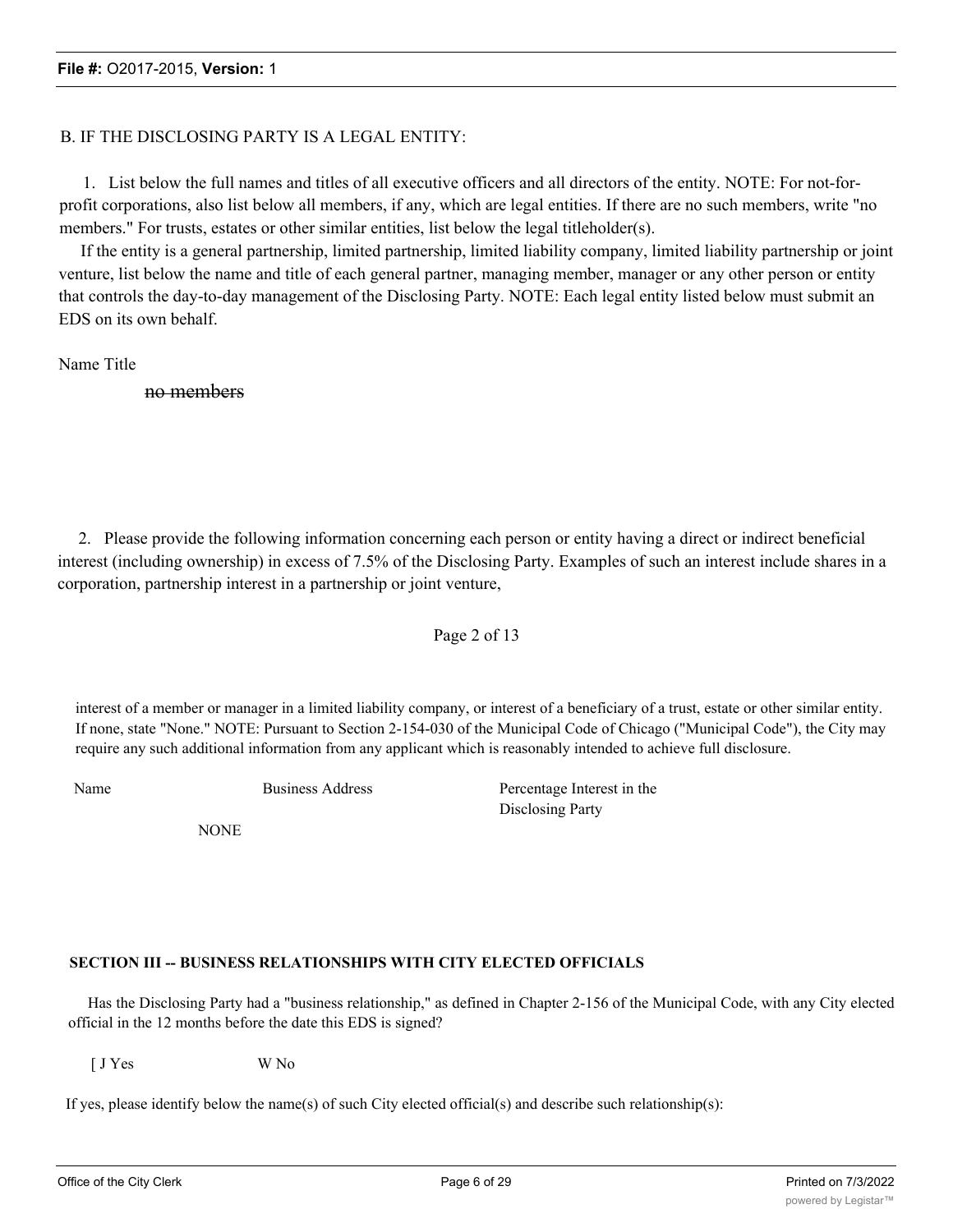#### **SECTION IV - DISCLOSURE OF SUBCONTRACTORS AND OTHER RETAINED PARTIES**

The Disclosing Party must disclose the name and business address of each subcontractor, attorney, lobbyist, accountant, consultant and any other person or entity whom the Disclosing Party has retained or expects to retain in connection with the Matter, as well as the nature of the relationship, and the total amount of the fees paid or estimated to be paid. The Disclosing Party is not required to disclose employees who are paid solely through the Disclosing Party's regular payroll.

"Lobbyist" means any person or entity who undertakes to influence any legislative or administrative action on behalf of any person or entity other than: (1) a not-for-profit entity, on an unpaid basis, or (2) himself. "Lobbyist" also means any person or entity any part of whose duties as an employee of another includes undertaking to influence any legislative or administrative action.

If the Disclosing Party is uncertain whether a disclosure is required under this Section, the Disclosing Party must either ask the City whether disclosure is required or make the disclosure.

Page 3 of 13

| Name (indicate whether Business |         | Relationship to Disclosing Party Fees (indicate whether |                              |
|---------------------------------|---------|---------------------------------------------------------|------------------------------|
| retained or anticipated         | Address | (subcontractor, attorney,                               | paid or estimated.) NOTE:    |
| to be retained)                 |         | lobbyist, etc.)                                         | "hourly rate" or "t.b.d." is |
|                                 |         |                                                         | not an acceptable response.  |

(Add sheets if necessary)

y Check here if the Disclosing Party has not retained, nor expects to retain, any such persons or entities.

#### SECTION V - CERTIFICATIONS

#### A. COURT-ORDERED CHILD SUPPORT COMPLIANCE

Under Municipal Code Section 2-92-415, substantial owners of business entities that contract with the City must remain in compliance with their child support obligations throughout the contract's term.

Has any person who directly or indirectly owns 10% or more of the Disclosing Party been declared in arrearage on any child support obligations by any Illinois court of competent jurisdiction?

| [JYes] | $\lceil \cdot \rceil$ No | [xi No person directly or indirectly owns 10% or more of the |
|--------|--------------------------|--------------------------------------------------------------|
|        |                          | Disclosing Party.                                            |

If "Yes," has the person entered into a court-approved agreement for payment of all support owed and is the person in compliance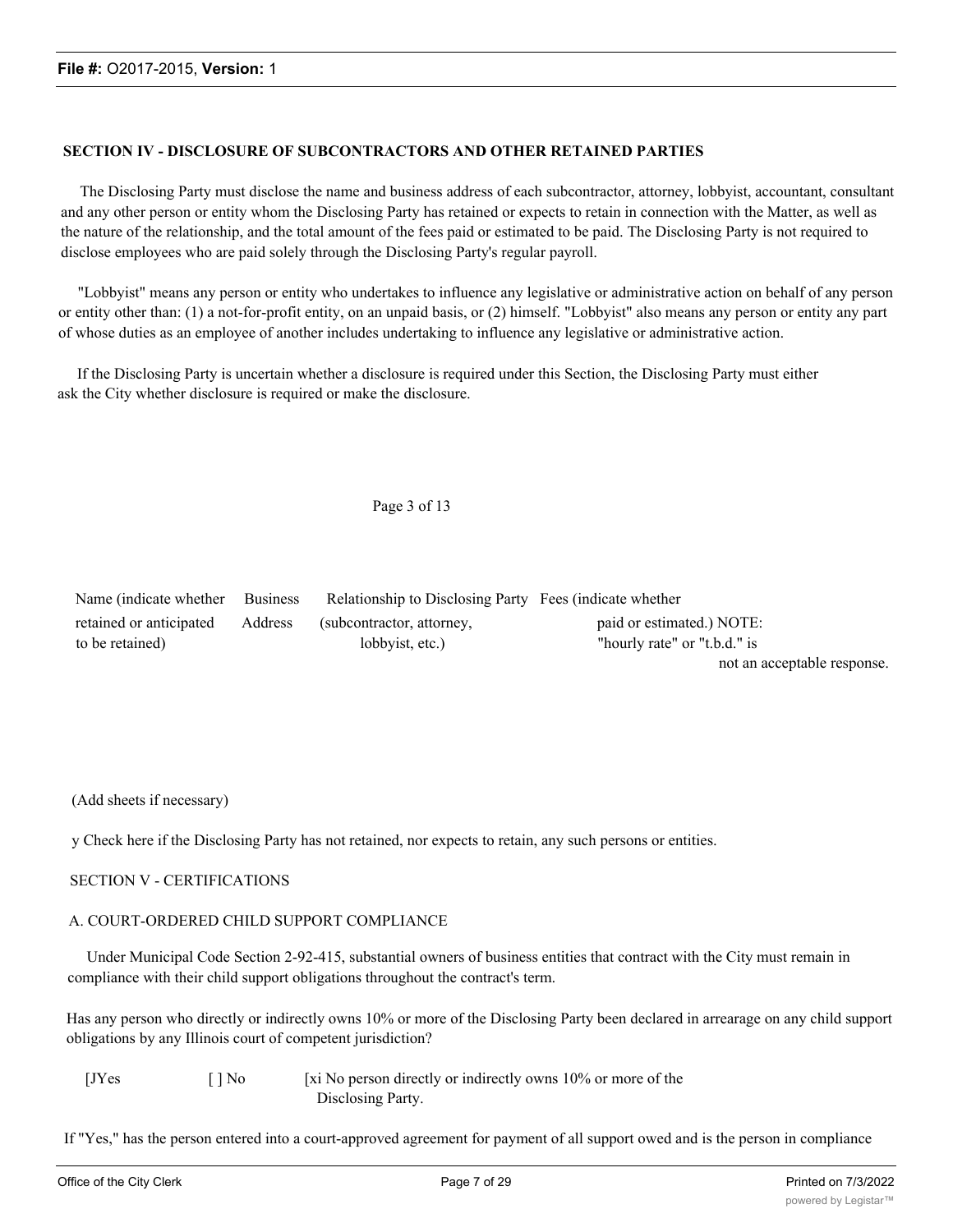with that agreement?

[ ] Yes [] No

#### B. FURTHER CERTIFICATIONS

1. Pursuant to Municipal Code Chapter 1-23, Article I ("Article I")(which the Applicant should consult for defined terms (e.g., "doing business") and legal requirements), if the Disclosing Party submitting this EDS is the Applicant and i.s doing business with the City, then the Disclosing Party certifies as follows: (i) neither the Applicant nor any controlling person is currently indicted or charged with, or has admitted guilt of, or has ever been convicted of, or placed under supervision for, any criminal offense involving actual, attempted, or conspiracy to commit bribery, theft, fraud, forgery, perjury, dishonesty or deceit against an officer or employee of the City or any sister agency; and (ii) the Applicant understands and acknowledges that compliance with Article I is a continuing requirement for doing business with the City. NOTE: If Article I applies to the Applicant, the permanent compliance timeframe in Article I supersedes some five-year compliance timeframes in certifications 2 and 3 below.

#### Page 4 of 13

2. The Disclosing Party and, if the Disclosing Party is a legal entity, all of those persons or entities identified in Section II.B. 1. of this EDS:

a. are not presently debarred, suspended, proposed for debarment, declared ineligible or voluntarily excluded from any transactions by any federal, state or local unit of government;

- b. have not, within a five-year period preceding the date of this EDS, been convicted of a criminal offense, adjudged guilty, or had a civil judgment rendered against them in connection with: obtaining, attempting to obtain, or performing a public (federal, state or local) transaction or contract under a public transaction; a violation of federal or state antitrust statutes; fraud; embezzlement; theft; forgery; bribery; falsification or destruction of records; making false statements; or receiving stolen property;
- c. are not presently indicted for, or criminally or civilly charged by, a governmental entity (federal, state or local) with committing any of the offenses set forth in clause B.2.b. of this Section V;
- d. have not, within a five-year period preceding the date of this EDS, had one or more public transactions (federal, state or local) terminated for cause or default; and
- e. have not, within a five-year period preceding the date of this EDS, been convicted, adjudged guilty, or found liable in a civil proceeding, or in any criminal or civil action, including actions concerning environmental violations, instituted by the City or by the federal government, any state, or any other unit of local government.
- 3. The certifications in subparts 3, 4 and 5 concern:
- the Disclosing Party;

· any "Contractor" (meaning any contractor or subcontractor used by the Disclosing Party in connection with the Matter, including but not limited to all persons or legal entities disclosed under Section IV, "Disclosure of Subcontractors and Other Retained Parties");

· any "Affiliated Entity" (meaning a person or entity that, directly or indirectly: controls the Disclosing Party, is controlled by the Disclosing Party, or is, with the Disclosing Party, under common control of another person or entity. Indicia of control include, without limitation: interlocking management or ownership; identity of interests among family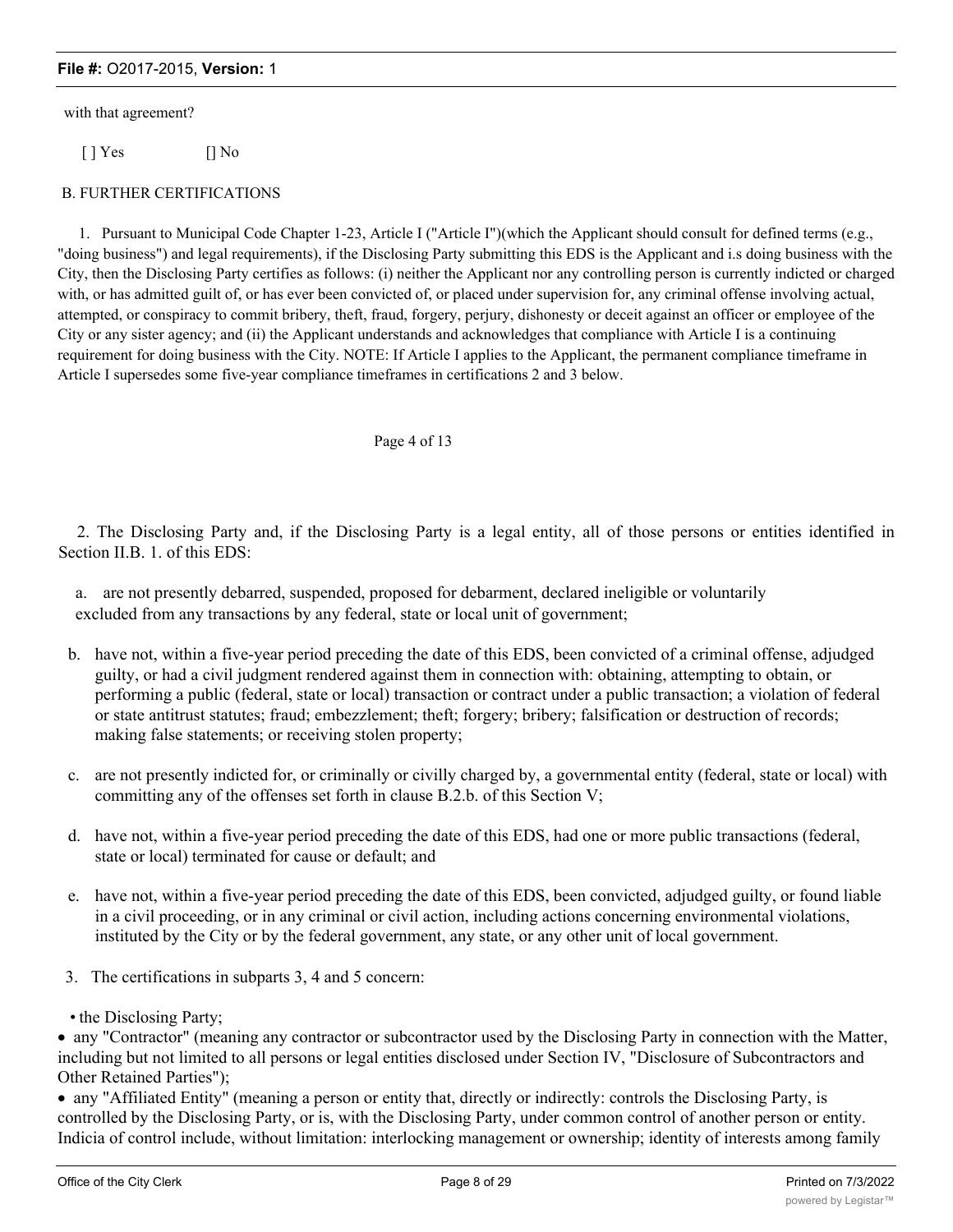members, shared facilities and equipment; common use of employees; or organization of a business entity following the ineligibility of a business entity to do business with federal or state or local government, including the City, using substantially the same management, ownership, or principals as the ineligible entity); with respect to Contractors, the term Affiliated Entity means a person or entity that directly or indirectly controls the Contractor, is controlled by it, or, with the Contractor, is under common control of another person or entity;

· any responsible official of the Disclosing Party, any Contractor or any Affiliated Entity or any other official, agent or employee of the Disclosing Party, any Contractor or any Affiliated Entity, acting pursuant to the direction or authorization of a responsible official of the Disclosing Party, any Contractor or any Affiliated Entity (collectively "Agents").

## Page 5 of 13

Neither the Disclosing Party, nor any Contractor, nor any Affiliated Entity of either the Disclosing Party or any Contractor nor any Agents have, during the five years before the date this EDS is signed, or, with respect to a Contractor, an Affiliated Entity, or an Affiliated Entity of a Contractor during the five years before the date of such Contractor's or Affiliated Entity's contract or engagement in connection with the Matter:

- a. bribed or attempted to bribe, or been convicted or adjudged guilty of bribery or attempting to bribe, a public officer or employee of the City, the State of Illinois, or any agency of the federal government or of any state or local government in the United States of America, in that officer's or employee's official capacity;
- b. agreed or colluded with other bidders or prospective bidders, or been a party to any such agreement, or been convicted or adjudged guilty of agreement or collusion among bidders or prospective bidders, in restraint of freedom of competition by agreement to bid a fixed price or otherwise; or
- c. made an admission of such conduct described in a. or b. above that is a matter of record, but have not been prosecuted for such conduct; or
- d. violated the provisions of Municipal Code Section 2-92-610 (Living Wage Ordinance).

4. Neither the Disclosing Party, Affiliated Entity or Contractor, or any of their employees, officials, agents or partners, is barred from contracting with any unit of state or local government as a result of engaging in or being convicted of (1) bid-rigging in violation of 720 ILCS 5/33E-3; (2) bid-rotating in violation of 720 ILCS 5/33E-4; or (3) any similar offense of any state or of the United States of America that contains the same elements as the offense of bidrigging or bid-rotating.

5. Neither the Disclosing Party nor any Affiliated Entity is listed on any of the following lists maintained by the Office of Foreign Assets Control of the U.S. Department of the Treasury or the Bureau of Industry and Security of the U.S. Department of Commerce or their successors: the Specially Designated Nationals List, the Denied Persons List, the Unverified List, the Entity List and the Debarred List.

6. The Disclosing Party understands and shall comply with the applicable requirements of Chapters 2-55 (Legislative Inspector General), 2-56 (Inspector General) and 2-156 (Governmental Ethics) of the Municipal Code.,

7. If the Disclosing Party is unable to certify to any of the above statements in this Part B (Further Certifications), the Disclosing Party must explain below: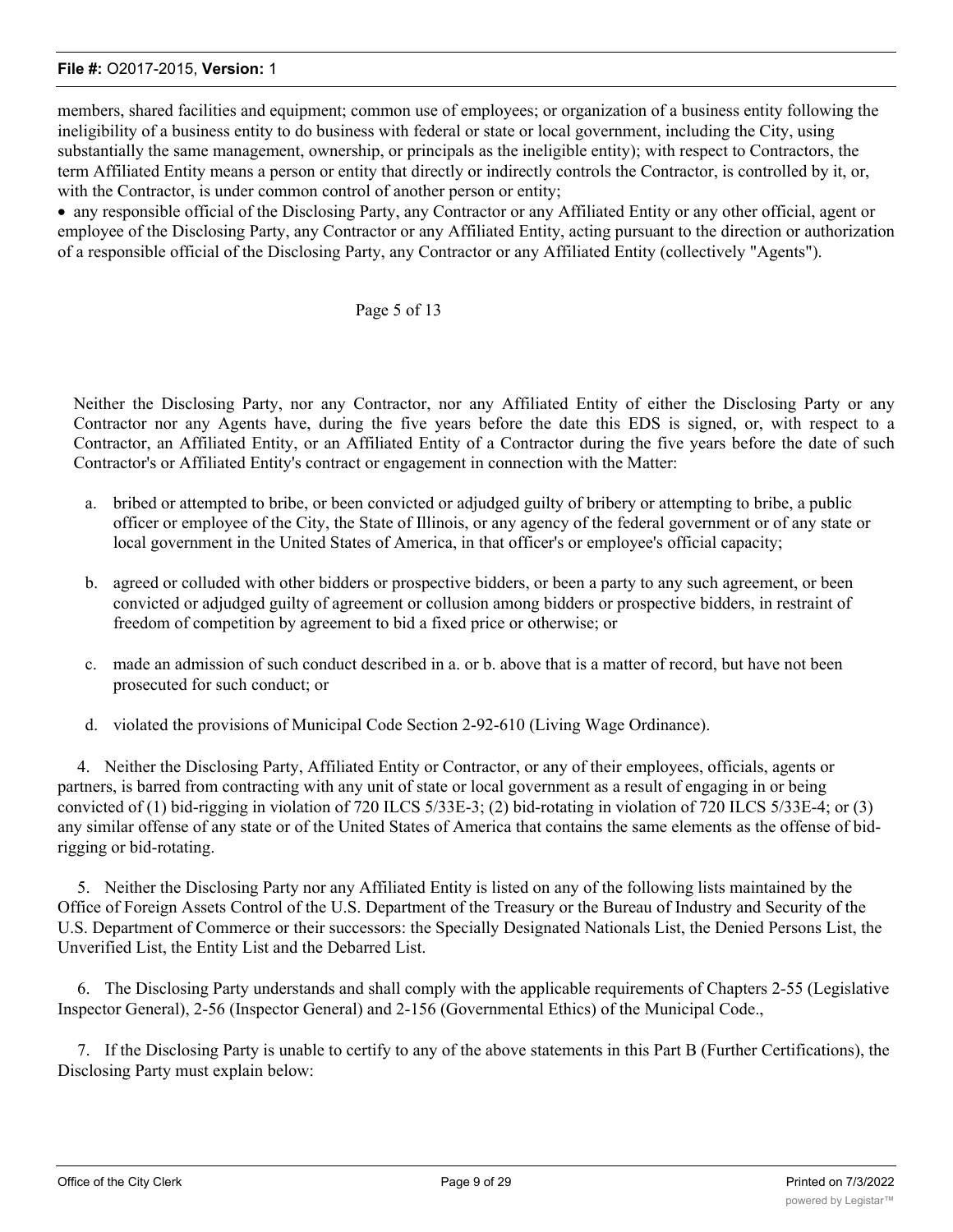Page 6 of 13

If the letters "NA," the word "None," or no response appears on the lines above, it will be conclusively presumed that the Disclosing Party certified to the above statements.

8. To the best of the Disclosing Party's knowledge after reasonable inquiry, the following is a complete list of all current employees of the Disclosing Party who were, at any time during the 12-month period preceding the execution date of this EDS, an employee, or elected or appointed official, of the City of Chicago (if none, indicate with "N/A" or "none").

**NONE** 

9. To the best of the Disclosing Party's knowledge after reasonable inquiry, the following is a complete list of all gifts that the Disclosing Party has given or caused to be given, at any time during the 12-month period preceding the execution date of this EDS, to an employee, or elected or appointed official, of the City of Chicago. For purposes of this statement, a "gift" does not include: (i) anything made generally available to City employees or to the general public, or (ii) food or drink provided in the course of official City business and having a retail value of less than \$20 per recipient (if none, indicate with "N/A" or "none"). As to any gift listed below, please also list the name of the City recipient.

ran MR

## C. CERTIFICATION OF STATUS AS FINANCIAL INSTITUTION

- 1. The Disclosing Party certifies that the Disclosing Party (check one)
- 1.  $\lceil \cdot \rceil$  is y is not

a "financial institution" as defined in Section 2-32-455(b) of the Municipal Code.

2. If the Disclosing Party IS a financial institution, then the Disclosing Party pledges:

"We are not and will not become a predatory lender as defined in Chapter 2-32 of the Municipal Code. We further pledge that none of our affiliates is, and none of them will become, a predatory lender as defined in Chapter 2-32 of the Municipal Code. We understand that becoming a predatory lender or becoming an affiliate of a predatory lendei may result in the loss of the privilege of doing business with the City."

If the Disclosing Party is unable to make this pledge because it or any of its affiliates (as defined in Section 2-32-455 (b) of the Municipal Code) is a predatory lender within the meaning of Chapter 2-32 of the Municipal Code, explain here (attach additional pages if necessary):

 $N/A$   $\blacksquare$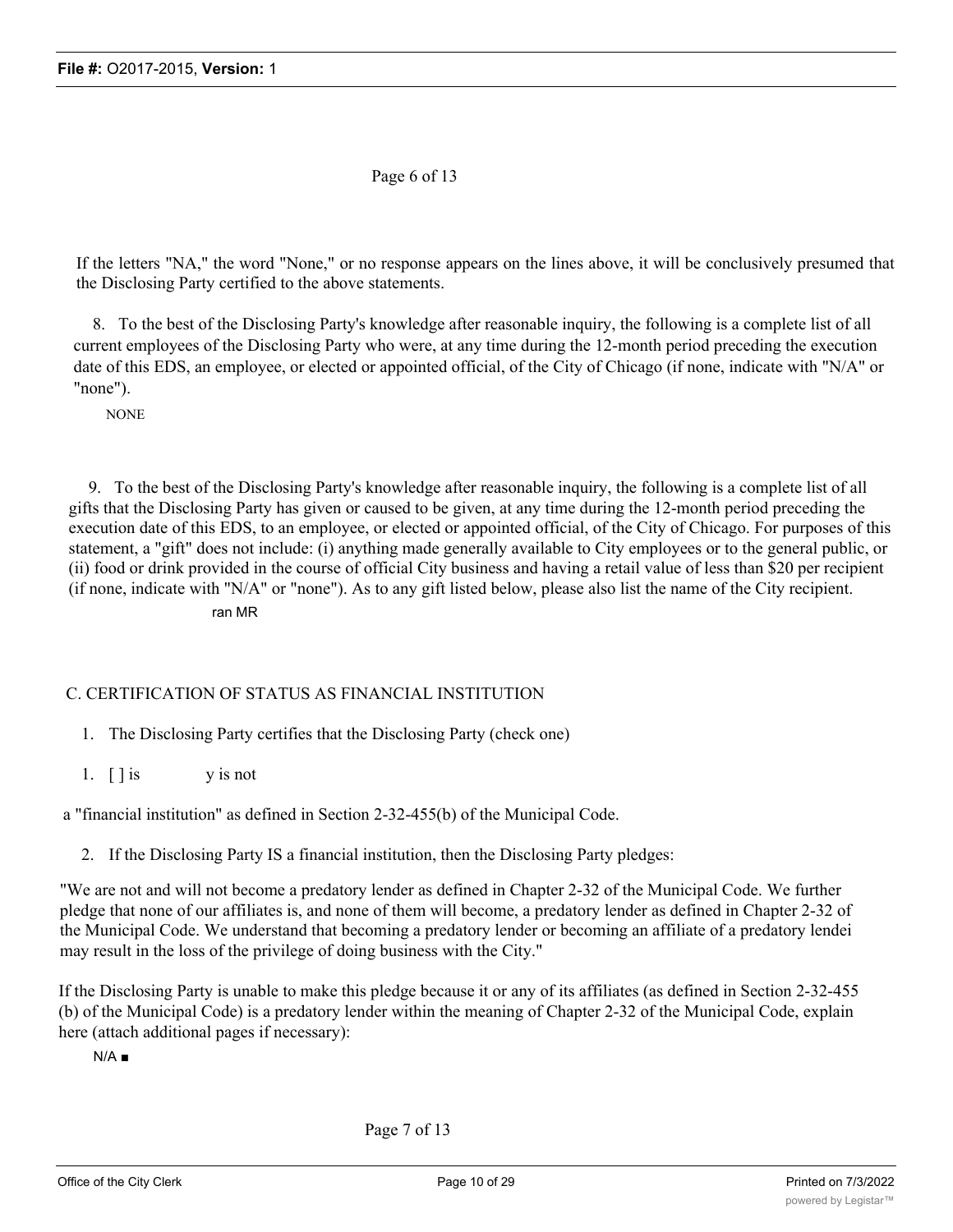If the letters "NA," the word "None," or no response appears on the lines above, it will be conclusively presumed that the Disclosing Party certified to the above statements.

## D. CERTIFICATION REGARDING INTEREST IN CITY BUSINESS

Any words or terms that are defined in Chapter 2-156 of the Municipal Code have the same meanings when used in this Part D.

1. In accordance with Section 2-156-110 of the Municipal Code: Does any official or employee of the City have a financial interest in his or her own name or in the name of any other person or entity in the Matter?

[ ] Yes M No

NOTE: If you checked "Yes" to Item D.l., proceed to Items D.2. and D.3. If you checked "No" to Item D.l., proceed to Part E.

2. Unless sold pursuant to a process of competitive bidding, or otherwise permitted, no City elected official or employee shall have a financial interest in his or her own name or in the name of any other person or entity in the purchase of any property that (i) belongs to the City, or (ii) is sold for taxes or assessments, or (iii) is sold by virtue of legal process at the suit of the City (collectively, "City Property Sale"). Compensation for property taken pursuant to the City's eminent domain power does not constitute a financial interest within the meaning of this Part D.

Does the Matter involve a City Property Sale?

 $[\ ]$  Yes  $[\ ]$  No

3. If you checked "Yes" to Item D.l., provide the names and business addresses of the City officials or employees having such interest and identify the nature of such interest:

Name Business Address Nature of Interest

4. The Disclosing Party further certifies that no prohibited financial interest in the Matter will be acquired by any City official or employee.

## E. CERTIFICATION REGARDING SLAVERY ERA BUSINESS

Please check either 1. or 2. below. If the Disclosing Party checks 2., the Disclosing Party must disclose below or in an attachment to this EDS all information required by paragraph 2. Failure to

Page 8 of 13

comply with these disclosure requirements may make any contract entered into with the City in connection with the Matter voidable by the City.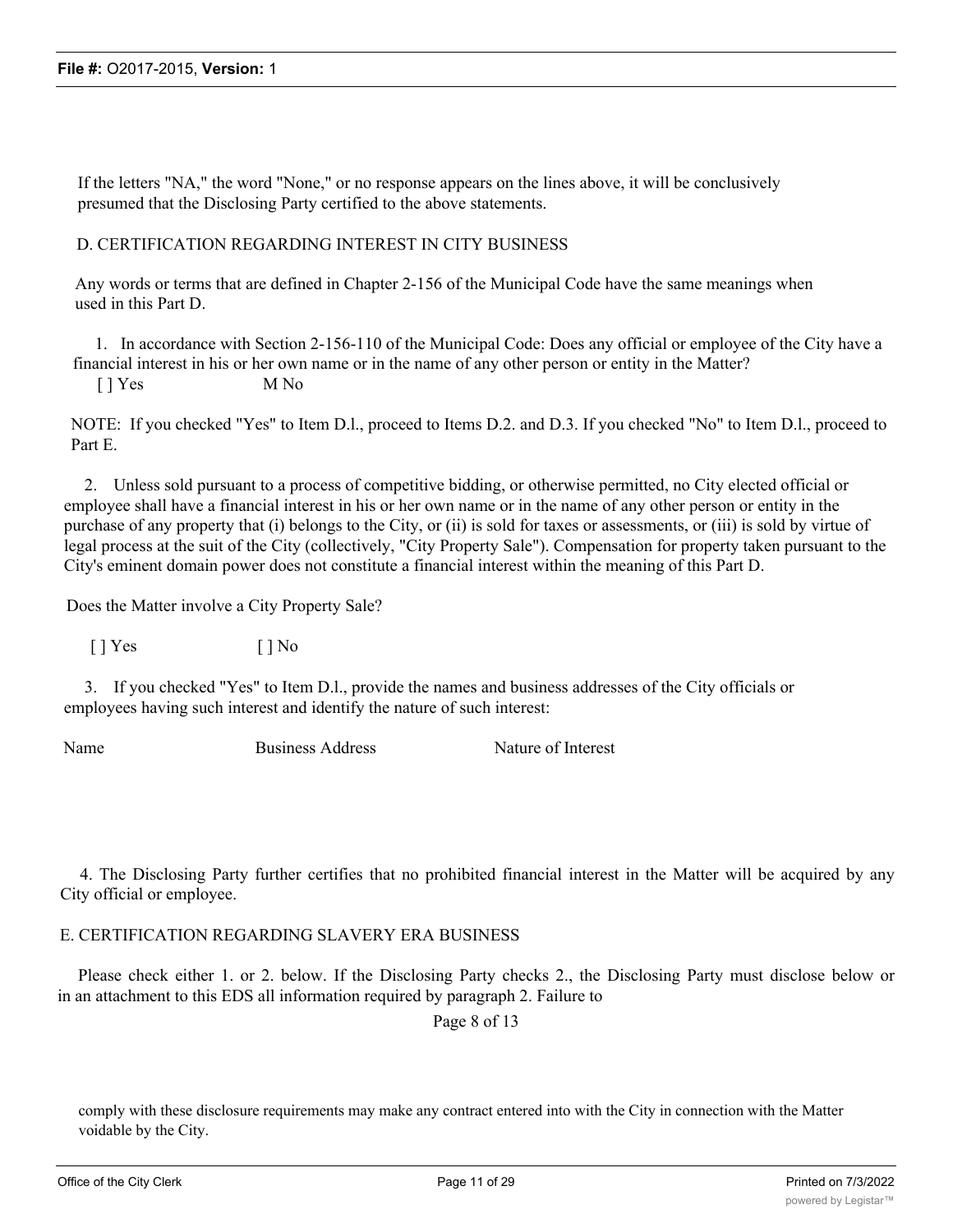y 1. The Disclosing Party verifies that the Disclosing Party has searched any and all records of the Disclosing Party and any and all predecessor entities regarding records of investments or profits from slavery or slaveholder insurance policies during the slavery era (including insurance policies issued to slaveholders that provided coverage for damage to or injury or death of their slaves), and the Disclosing Party has found no such records.

2. The Disclosing Party verifies that, as a result of conducting the search in step 1 above, the Disclosing Party has found records of investments or profits from slavery or slaveholder insurance policies. The Disclosing Party verifies that the following constitutes full disclosure of all such records, including the names of any and all slaves or slaveholders described in those records:

## **SECTION VI CERTIFICATIONS FOR FEDERALLY FUNDED MATTERS**

NOTE: If the Matter is federally funded, complete this Section VI. If the Matter is not federally funded, proceed to Section VII. For purposes of this Section VI, tax credits allocated by the City and proceeds of debt obligations of the City are not federal funding.

## A. CERTIFICATION REGARDING LOBBYING

I. List below the names of all persons or entities registered under the federal Lobbying Disclosure Act of 1995 who have made lobbying contacts on behalf of the Disclosing Party with respect to the Matter: (Add sheets if necessary):

(If no explanation appears or begins on the lines above, or if the letters "NA" or if the word "None" appear, it will be conclusively presumed that the Disclosing Party means that NO persons or entities registered under the Lobbying Disclosure Act of 1995 have made lobbying contacts on behalf of the Disclosing Party with respect to the Matter.)

2. The Disclosing Party has not spent and will not expend any federally appropriated funds to pay any person or entity listed in Paragraph A.l. above for his or her lobbying activities or to pay any person or entity to influence or attempt to influence an officer or employee of any agency, as defined by applicable federal law, a member of Congress, an officer or employee of Congress, or an employee of a member of Congress, in connection with the award of any federally funded contract, making any federally funded grant or loan, entering into any cooperative agreement, or to extend, continue, renew, amend, or modify any federally funded contract, grant, loan, or cooperative agreement.

Page 9 of 13

3. The Disclosing Party wil! submit an updated certification at the end of each calendar quarter in which there occurs any event that materially affects the accuracy of the statements and information set forth in paragraphs A.l. and A.2. above.

4. The Disclosing Party certifies that either: (i) it is not an organization described in section  $501(c)(4)$  of the Internal Revenue Code of 1986; or (ii) it is an organization described in section 501(c)(4) of the Internal Revenue Code of 1986 but has not engaged and will not engage in "Lobbying Activities".

5. If the Disclosing Party is the Applicant, the Disclosing Party must obtain certifications equal in form and substance to paragraphs A.l. through A.4. above from all subcontractors before it awards any subcontract and the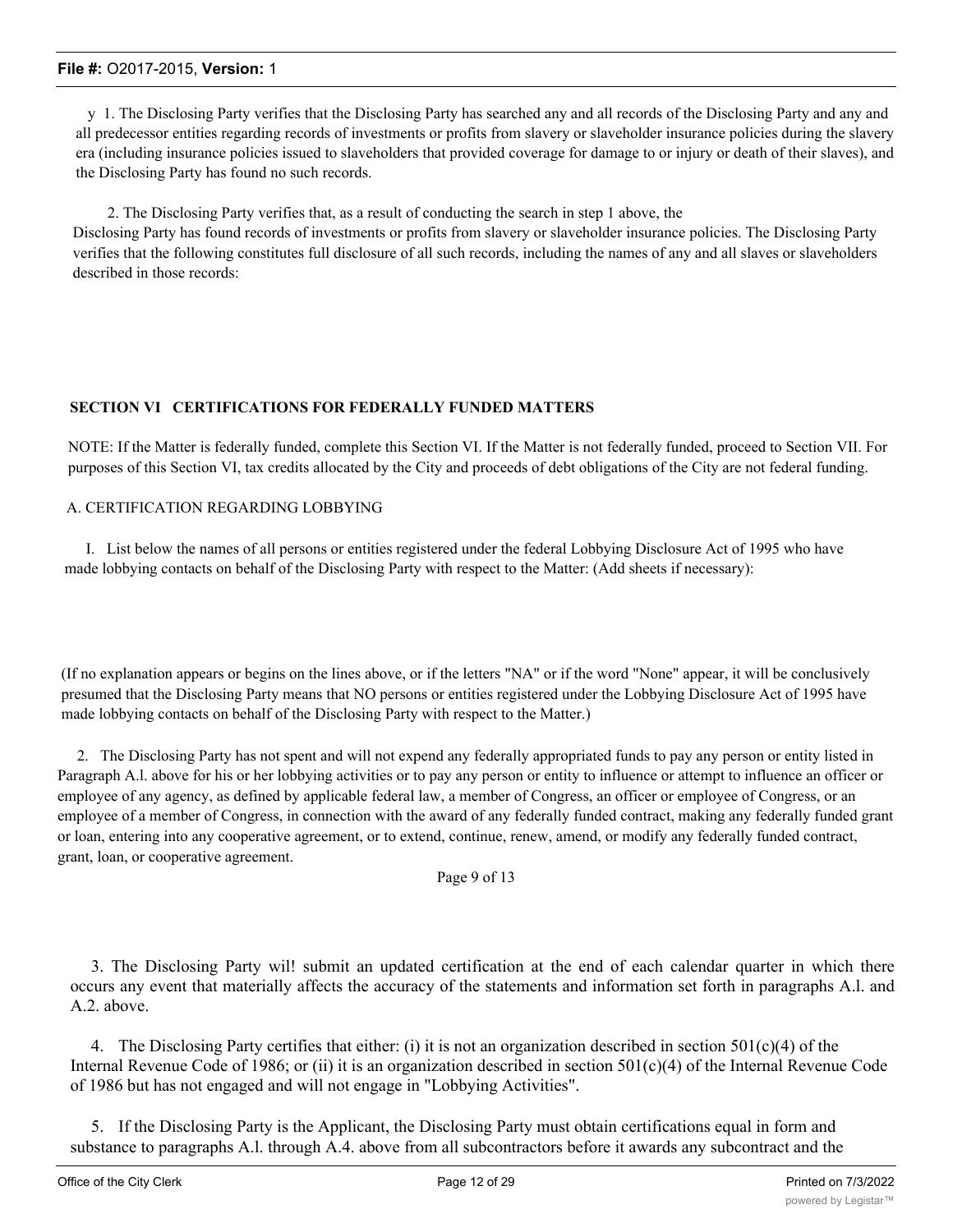Disclosing Party must maintain all such subcontractors' certifications for the duration of the Matter and must make such certifications promptly available to the City upon request.

## B. CERTIFICATION REGARDING EQUAL EMPLOYMENT OPPORTUNITY

If the Matter is federally funded, federal regulations require the Applicant and all proposed subcontractors to submit the following information with their bids or in writing at the outset of negotiations.

Is the Disclosing Party the Applicant?

 $[ ]$  Yes  $[ ]$  No

If "Yes," answer the three questions below:

1. Have you developed and do you have on file affirmative action programs pursuant to applicable federal regulations? (See 41 CFR Part 60-2.)

 $[$  ] Yes  $[$  ] No

2. Have you filed with the Joint Reporting Committee, the Director of the Office of Federal Contract Compliance Programs, or the Equal Employment Opportunity Commission all reports due under the applicable filing requirements?

 $[ ]$  Yes  $[ ]$  No

3. Have you participated in any previous contracts or subcontracts subject to the equal opportunity clause?

 $[ ]$  Yes  $[ ]$  No

If you checked "No" to question 1. or 2. above, please provide an explanation:

#### Page 10 of 13

## **SECTION VII - ACKNOWLEDGMENTS, CONTRACT INCORPORATION, COMPLIANCE, PENALTIES, DISCLOSURE**

The Disclosing Party understands and agrees that:

A. The certifications, disclosures, and acknowledgments contained in this EDS will become part of any contract or other agreement between the Applicant and the City in connection with the Matter, whether procurement, City assistance, or other City action, and are material inducements to the City's execution of any contract or taking other action with respect to the Matter. The Disclosing Party understands that it must comply with all statutes, ordinances, and regulations on which this EDS is based.

B. The City's Governmental Ethics and Campaign Financing Ordinances, Chapters 2-156 and 2-164 of the Municipal Code, impose certain duties and obligations on persons or entities seeking City contracts, work, business, or transactions. The full text of these ordinances and a training program is available on line at www.cityofchicago.org/Ethics  $\lt$ http://www.cityofchicago.org/Ethics>, and may also be obtained from the City's Board of Ethics, 740 N.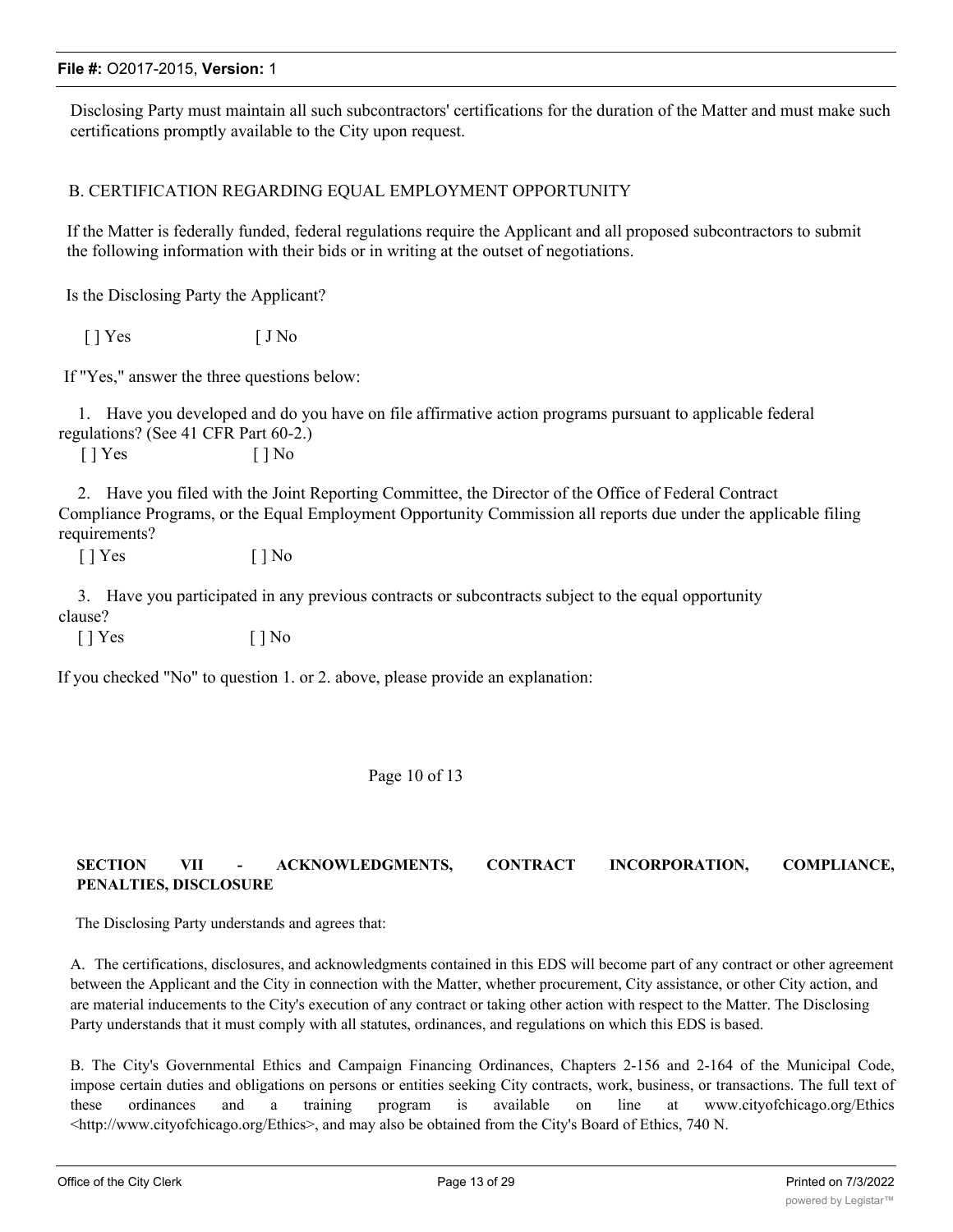Sedgwick St., Suite 500, Chicago, IL 60610, (312) 744-9660. The Disclosing Party must comply fully with the applicable ordinances.

C. If the City determines that any information provided in this EDS is false, incomplete or inaccurate, any contract or other agreement in connection with which it is submitted may be rescinded or be void or voidable, and the City may pursue any remedies under the contract or agreement (if not rescinded or void), at law, or in equity, including terminating the Disclosing Party's participation in the Matter and/or declining to allow the Disclosing Party to participate in other transactions with the City. Remedies at law for a false statement of material fact may include incarceration and an award to the City of treble damages.

D. It is the City's policy to make this document available to the public on its Internet site and/or upon request. Some or all of the information provided on this EDS and any attachments to this EDS may be made available to the public on the Internet, in response to a Freedom of Information Act request, or otherwise. By completing and signing this EDS, the Disclosing Party waives and releases any possible rights or claims which it may have against the City in connection with the public release of information contained in this EDS and also authorizes the City to verify the accuracy of any information submitted in this EDS.

E. The information provided in this EDS must be kept cunent. In the evenL of changes, the Disclosing Party must supplement this EDS up to the time the City takes action on the Matter. If the Matter is a contract being handled by the City's Department of Procurement Services, the Disclosing Party must update this EDS as the contract requires. NOTE: With respect to Matters subject to Article I of Chapter 1-23 of the Municipal Code (imposing PERMANENT INELIGIBILITY for certain specified offenses), the information provided herein regarding eligibility must be kept current for a longer period, as required by Chapter 1-23 and Section 2-154-020 of the Municipal Code.

The Disclosing Party represents and warrants that:

#### Page 11 of 13

F. 1. The Disclosing Party is not delinquent in the payment of any tax administered by the Illinois Department of Revenue, nor are the Disclosing Party or its Affiliated Entities delinquent in paying any fine, fee, tax or other charge owed to the City. This includes, but is not limited to, all water charges, sewer charges, license fees, parking tickets, property taxes or sales taxes.

F.2 If the Disclosing Party is the Applicant, the Disclosing Party and its Affiliated Entities will not use, nor permit their subcontractors to use, any facility listed by the U.S. E.P.A. on the federal Excluded Parties List System ("EPLS") maintained by the U. S. General Services Administration.

F.3 If the Disclosing Party is the Applicant, the Disclosing Party will obtain from any contractors/subcontractors hired or to be hired in connection with the Matter certifications equal in form and substance to those in F.l. and F.2. above and will not, without the prior written consent of the City, use any such contractor/subcontractor that does not provide such certifications or that the Disclosing Party has reason to believe has not provided or cannot provide truthful certifications.

NOTE: If the Disclosing Party cannot certify as to any of the items in F.L, F.2. or F.3. above, an explanatory statement must be attached to this EDS.

## **CERTIFICATION**

Under penalty of perjury, the person signing below: (1) warrants that he/she is authorized to execute this EDS and Appendix A (if applicable) on behalf of the Disclosing Party, and (2) warrants that all certifications and statements contained in this EDS and Appendix A (if applicable) are true, accurate and complete as of the date furnished to the City. MARK 0WS1TI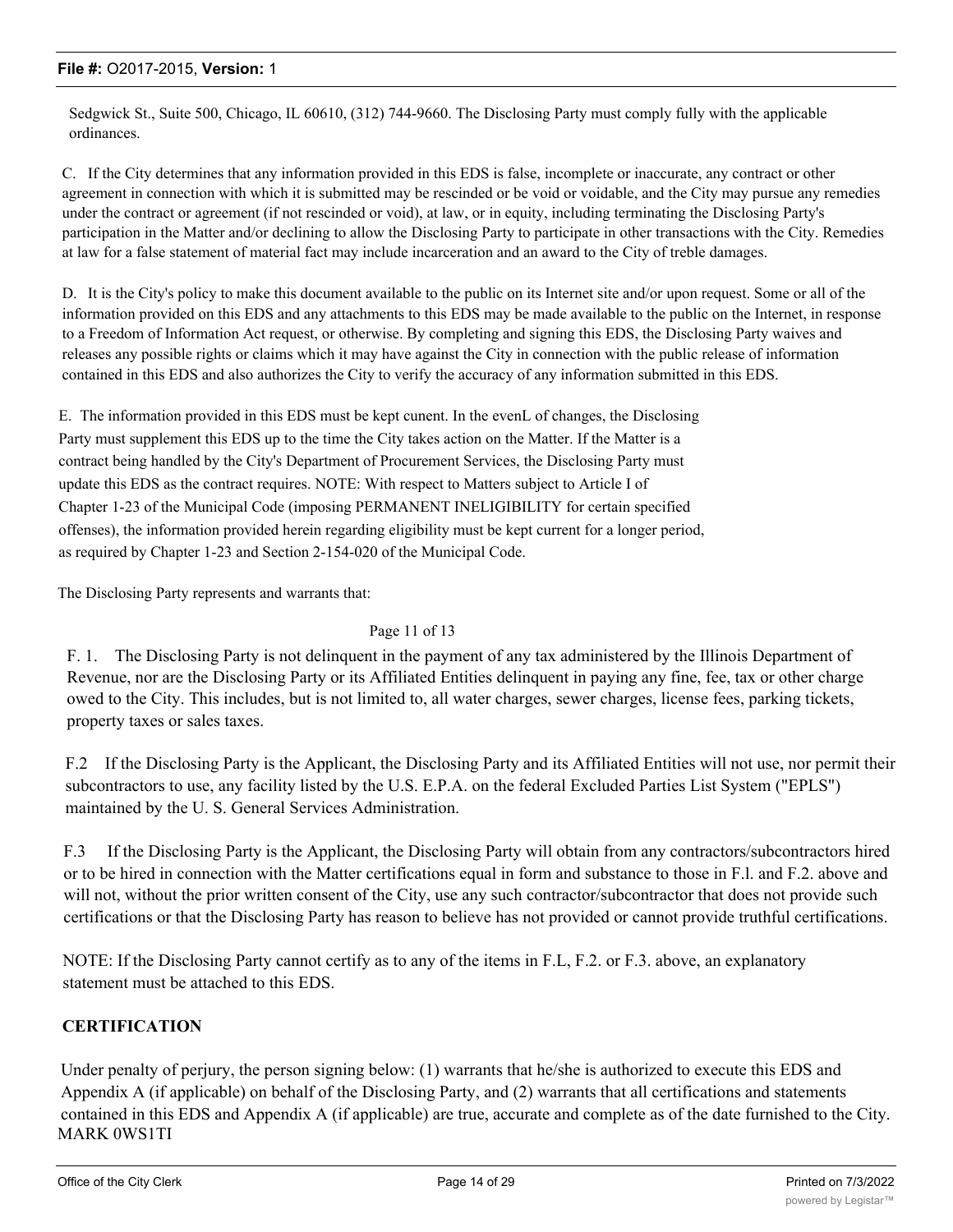| Community-Investment-Corporation<br>Disclosing Party)<br>(Print orfype name of person signing) |                                                                                                     | (Printor)                                                                                         | type | name | of |
|------------------------------------------------------------------------------------------------|-----------------------------------------------------------------------------------------------------|---------------------------------------------------------------------------------------------------|------|------|----|
| (Print or type title of person signing)                                                        | <b>PRESIDENT</b><br>Signed, and sworn to before me on (date at $C_0(XU)$                            | CountVi $\Delta L$ (>'                                                                            |      |      |    |
| 7<br>(state).<br>$\star$<br>Commission expires                                                 | "OFFICIAL SEAL"<br><b>MONICA KIRBY</b><br>Notary Public, State of Illinois<br><b>Notary Public.</b> | $tJ^{\wedge\wedge\wedge}$ ] $\wedge$ Pires Au9_02_2017                                            |      |      |    |
|                                                                                                |                                                                                                     | Page 12 of 13<br>CITY OF CHICAGO ECONOMIC DISCLOSURE STATEMENT AND AFFIDAVIT<br><b>APPENDIX A</b> |      |      |    |

## FAMILIAL RELATIONSHIPS WITH ELECTED CITY OFFICIALS AND DEPARTMENT HEADS

This Appendix is to be completed only by (a) the Applicant, and (b) any legal entity which has a direct ownership interest in the Applicant exceeding 7.5 percent. It is not to be completed by any legal entity which has only an indirect ownership interest in the Applicant.

Under Municipal Code Section 2-154-015, the Disclosing Party must disclose whether such Disclosing Party or any "Applicable Party" or any Spouse or Domestic Partner thereof currently has a "familial relationship" with any elected city official or department head. A "familial relationship" exists if, as of the date this EDS is signed, the Disclosing Party or any "Applicable Party" or any Spouse or Domestic Partner thereof is related to the mayor, any alderman, the city clerk, the city treasurer or any city department head as spouse or domestic partner or as any of the following, whether by blood or adoption: parent, child, brother or sister, aunt or uncle, niece or nephew, grandparent, grandchild, father-in-law, mother-in-law, son-in-law, daughter-in-law, stepfather or stepmother, stepson or stepdaughter, stepbrother or stepsister or half-brother or half-sister.

"Applicable Party" means (1) all executive officers of the Disclosing Party listed in Section II.B.l.a., if the Disclosing Party is a corporation; all partners of the Disclosing Party, if the Disclosing Party is a general partnership; all general partners and limited partners of the Disclosing Party, if the Disclosing Party is a limited partnership; all managers, managing members and members of the Disclosing Party, if the Disclosing Party is a limited liability company; (2) all principal officers of the Disclosing Party; and (3) any person having more than a 7.5 percent ownership interest in the Disclosing Party. "Principal officers" means the president, chief operating officer, executive director, chief financial officer, treasurer or secretary of a legal entity or any person exercising similar authority.

Does the Disclosing Party or any "Applicable Party" or any Spouse or Domestic Partner thereof currently have a "familial relationship" with an elected city official or department head7

 $\lceil \cdot \rceil$  Yes [yj No

If yes, please identify below (1) the name and title of such person, (2) the name of the legal entity to which such person is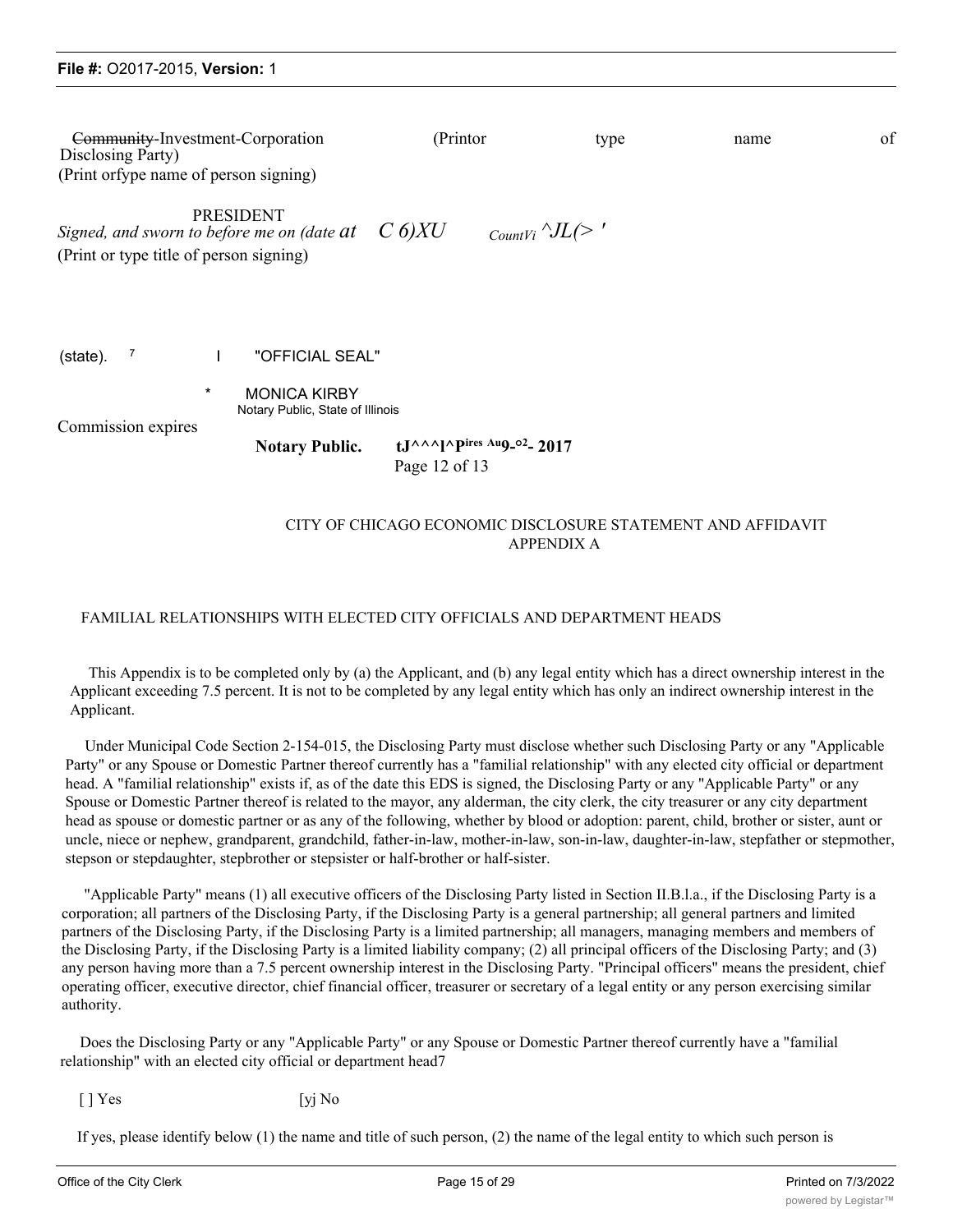connected; (3) the name and title of the elected city official or department head to whom such person has a familial relationship, and (4) the precise nature of such familial relationship.

Page 13 of 13

#### **CITY OF CHICAGO ECONOMIC DISCLOSURE STATEMENT AND AFFIDAVIT APPENDIX B**

#### **BUILDING CODE SCOFFLAW7PROBLEM LANDLORD CERTIFICATION**

**This Appendix is to be completed only by (a) the Applicant, and (b) any legal entity which has a direct ownership interest in the Applicant exceeding 7.5 percent (an "Owner"). It is not to be completed by any legal entity which has only an indirect ownership interest in the Applicant.**

1. Pursuant to Municipal Code Section 2-154-010, is the Applicant or any Owner identified as a building code scofflaw or problem landlord pursuant to Section 2-92-416 of the Municipal Code?

[ ]Yes [x]No

2. If the Applicant is a legal entity publicly traded on any exchange, is any officer or director of the Applicant identified as a building code scofflaw or problem landlord pursuant to Section 2-92-416 of the Municipal Code?

[ ]Yes [ ]No ] Not Applicable

3. If yes to (1) or (2) above, please identify below the name of the person or legal entity identified as a building code scofflaw or problem landlord and the address of the building or buildings to which the pertinent code violations apply.

## **FILLING OUT THIS APPENDIX B CONSTITUTES ACKNOWLEDGMENT AND AGREEMENT THAT THIS APPENDIX B IS INCORPORATED BY REFERENCE INTO, AND MADE A PART OF, THE ASSOCIATED EDS, AND THAT THE REPRESENTATIONS MADE IN THIS APPENDIX B ARE SUBJECT TO THE CERTIFICATION MADE UNDER PENALTY OF PERJURY ON PAGE 12 OF THE ASSOCIATED EDS.** CITY OF CHICAGO ECONOMIC DISCLOSURE STATEMENT AND AFFIDAVIT

#### SECTION I -- GENERAL INFORMATION

A. Legal name of the Disclosing Party submitting this EDS. Include d/b/a/ if applicable: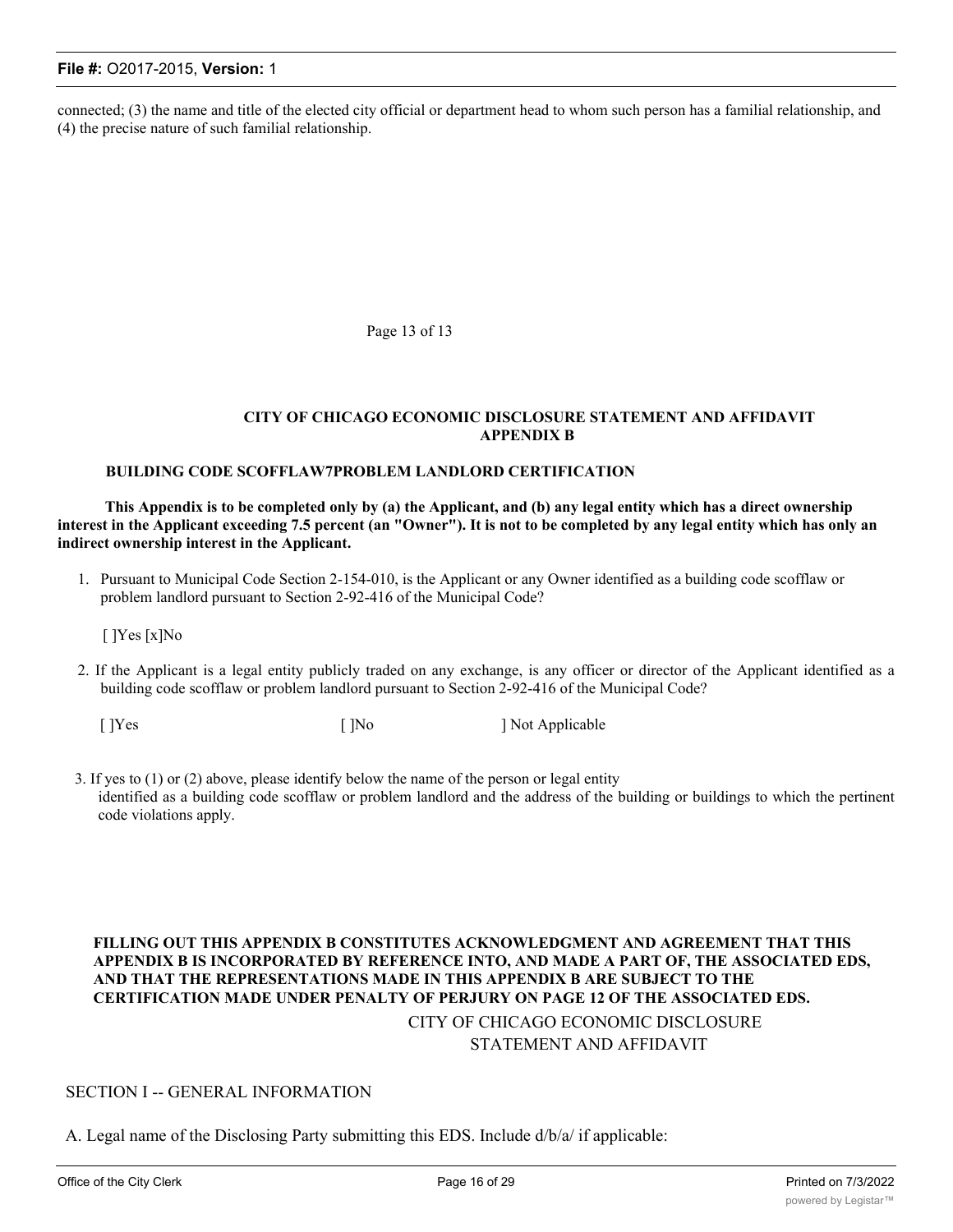Community Initiatives, Inc.

Check ONE of the following three boxes:

Indicate whether the Disclosing Party submitting this EDS is:

1. |x] the Applicant

OR

- 2. [] a legal entity holding a direct or indirect interest in the Applicant. State the legal name of the
- 2. Applicant in which the Disclosing Party holds an interest: OR

3. [] a legal entity with a right of control (see Section II.B.l.) State the legal name of the entity in which the Disclosing Party holds a right of control:

B. Business address of the Disclosing Party: 222 South Riverside Plaza - Suite 2200 Chicago, IL 60606

C. Telephone: 312-258-0070 Fax: 312-258-3743 Email: jhess@cicchicago.com

<mailto:jhess@cicchicago.com>

D. Name of contact person: Jonah Hess

E. Federal Employer Identification No. (if you have one):;

F. Brief description of contract, transaction or other undertaking (referred to below as the "Matter") to which this EDS pertains. (Include project number and location of property, if applicable):

Acquisition of property located at 6420 S. St Lawrence

## G. Which City agency or department is requesting this EDS? Dept of Planning and Development

If the Matter is a contract being handled by the City's Department of Procurement Services, please complete the following:

Specification # and Contract #

Page 1 of 13

## **SECTION II -- DISCLOSURE OF OWNERSHIP INTERESTS**

A. NATURE OF THE DISCLOSING PARTY 1. Indicate the nature of the Disclosing Party: Person [ ]

Publicly registered business corporation [ ]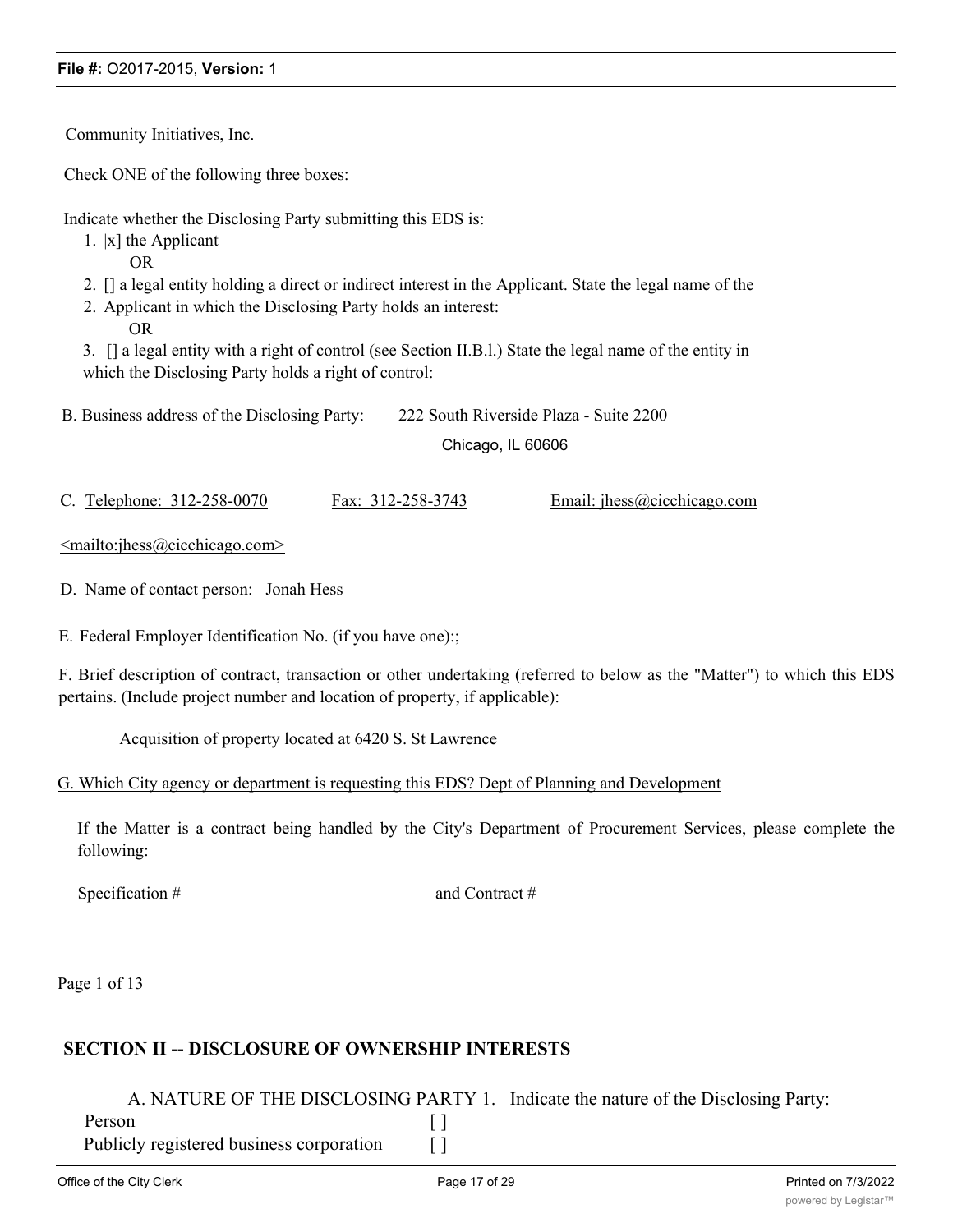|  | File #: 02017-2015, Version: 1 |  |
|--|--------------------------------|--|
|--|--------------------------------|--|

| Privately held business corporation | $\perp$      |
|-------------------------------------|--------------|
| Sole proprietorship                 |              |
| General partnership                 | (Is          |
| Limited partnership                 |              |
| Trust                               | $\mathbf{I}$ |

Limited liability company Limited liability partnership Joint venture Not-for-profit corporation the not-for-profit corporation also a  $501(c)(3)$ ?  $[3j \text{Yes} \qquad [ ]$  No Other (please specify)

2. For legal entities, the state (or foreign country) of incorporation or organization, if applicable:

## Illinois

3. For legal entities not organized in the State of Illinois: Has the organization registered to do business in the State of Illinois as a foreign entity?

 $[]Yes$   $[]No [iN/A]$ 

B. IF THE DISCLOSING PARTY IS A LEGAL ENTITY:

1. List below the full names and titles of all executive officers and all directors of the entity. NOTE: For not-for-profit corporations, also list below all members, if any, which are legal entities. If there are no such members, write "no members." For trusts, estates or other similar entities, list below the legal titleholder(s).

If the entity is a general partnership, limited partnership, limited liability company, limited liability partnership or joint venture, list below the name and title of each general partner, managing member, manager or any other person or entity that controls the day-to-day management of the Disclosing Party. NOTE: Each legal entity listed below must submit an EDS on its own behalf.

Name Title

see-attaclU4St-afXII-o^fiic«r^ Community Investment Corporation - sole legal member

2. Please provide the following information concerning each person or entity having a direct or indirect beneficial interest (including ownership) in excess of 7.5% of the Disclosing Party. Examples of such an interest include shares in a corporation, partnership interest in a partnership or joint venture,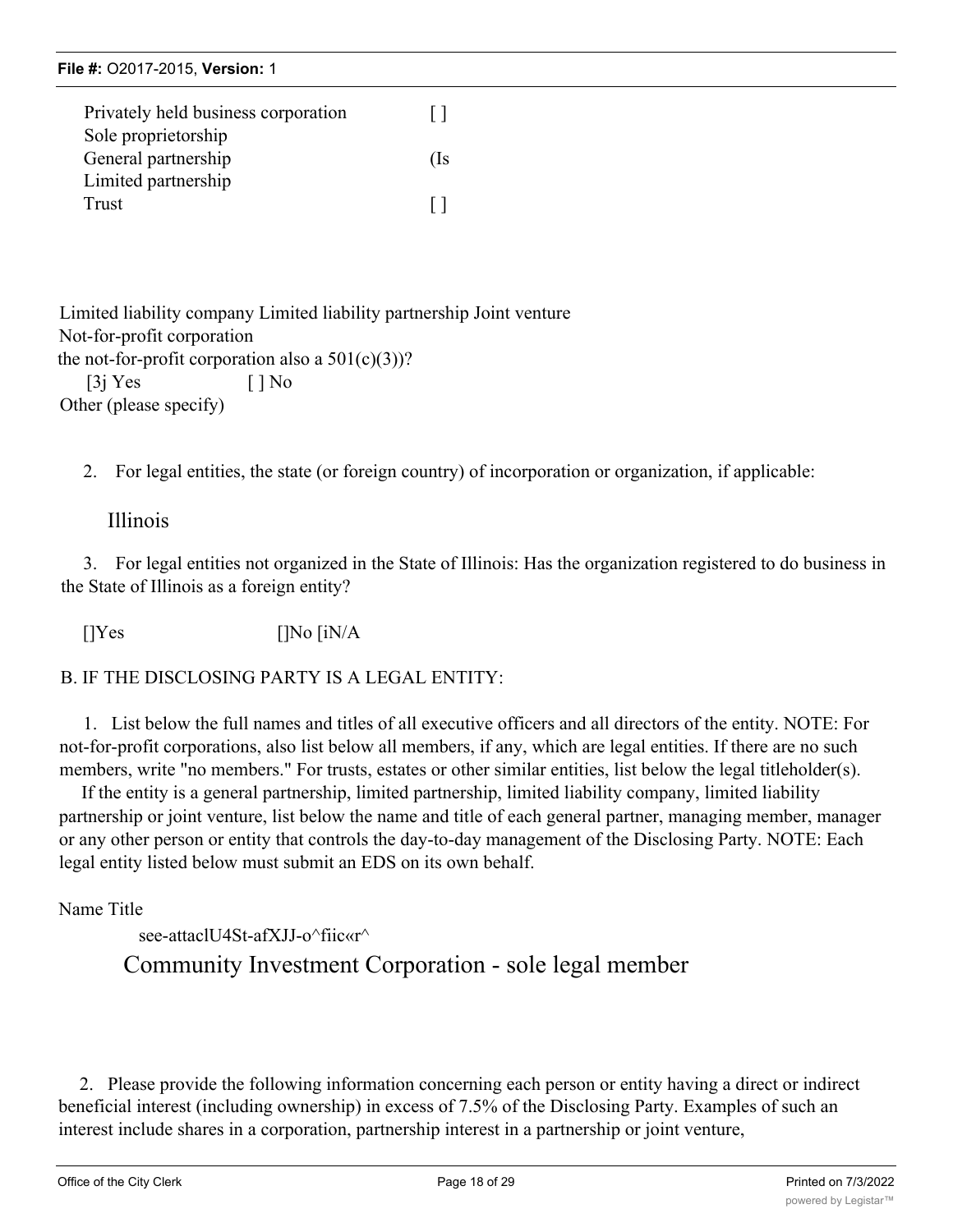## Page 2 of 13

interest of a member or manager in a limited liability company, or interest of a beneficiary of a trust, estate or other similar entity. If none, state "None." NOTE: Pursuant to Section 2-154-030 of the Municipal Code of Chicago ("Municipal Code"), the City may require any such additional information from any applicant which is reasonably intended to achieve full disclosure.

Name Business Address Percentage Interest in the Disclosing Party

None

## **SECTION III - BUSINESS RELATIONSHIPS WITH CITY ELECTED OFFICIALS**

Has the Disclosing Party had a "business relationship," as defined in Chapter 2-156 of the Municipal Code, with any City elected official in the 12 months before the date this EDS is signed?

[JYes f,]No

If yes, please identify below the name(s) of such City elected official(s) and describe such relationship(s):

## **SECTION IV - DISCLOSURE OF SUBCONTRACTORS AND OTHER RETAINED PARTIES**

The Disclosing Party must disclose the name and business address of each subcontractor, attorney, lobbyist, accountant, consultant and any other person or entity whom the Disclosing Party has retained or expects to retain in connection with the Matter, as well as the nature of the relationship, and the total amount of the fees paid or estimated to be paid. The Disclosing Party is not required to disclose employees who are paid solely through the Disclosing Party's regular payroll.

"Lobbyist" means any person or entity who undertakes to influence any legislative or administrative action on behalf of any person or entity other than: (1) a not-for-profit entity, on an unpaid basis, or (2) himself. "Lobbyist" also means any person or entity any part of whose duties as an employee of another includes undertaking to influence any legislative or administrative action.

If the Disclosing Party is uncertain whether a disclosure is required under this Section, the Disclosing Party must either ask the City whether disclosure is required or make the disclosure.

Page 3 of 13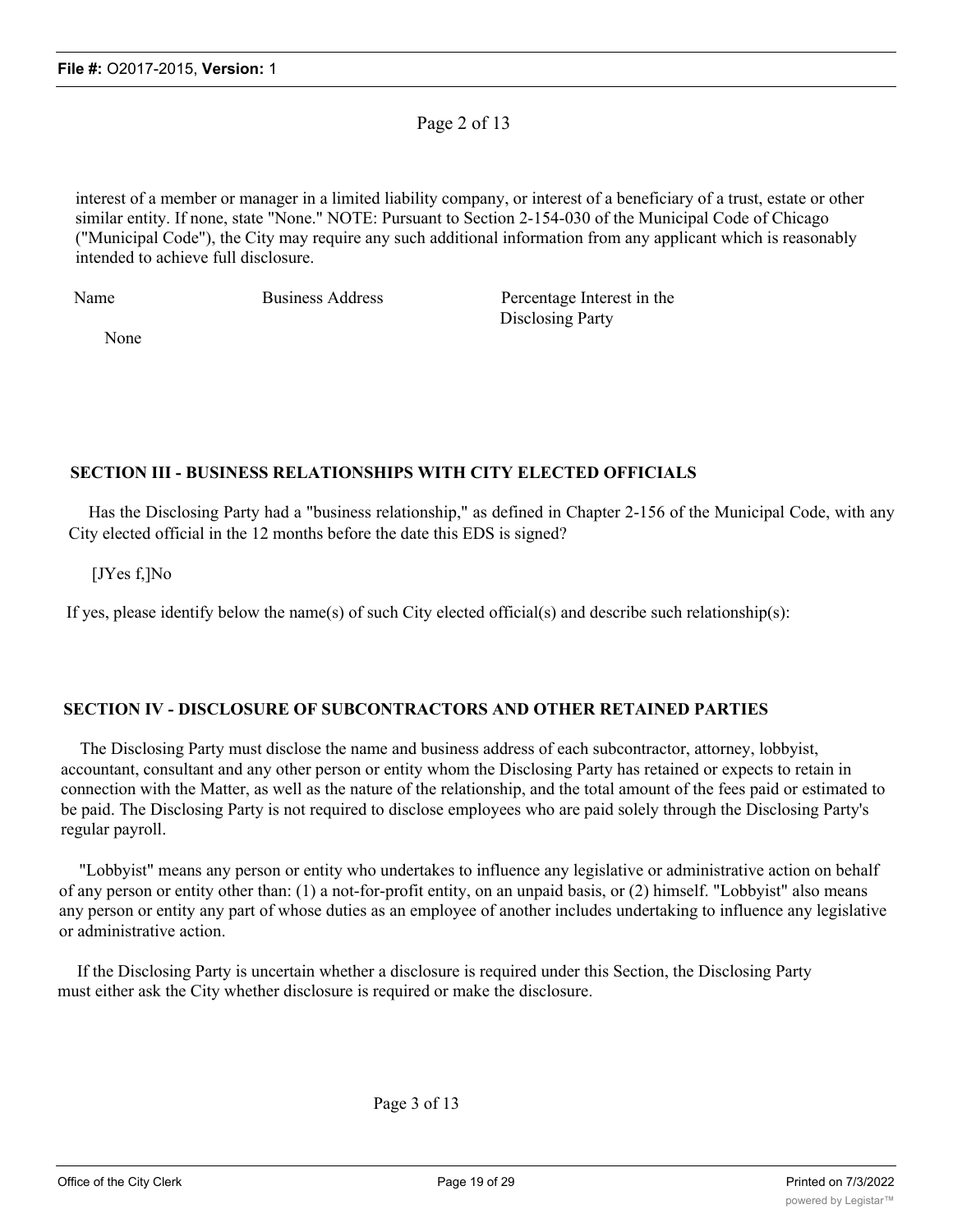Name (indicate whether Business retained or anticipated Address to be retained) Relationship to Disclosing Party (subcontractor, attorney, lobbyist, etc.) Fees (indicate whether paid or estimated.) NOTE: "hourly rate" or "t.b.d." is not an acceptable response.

(Add sheets if necessary)

Check here if the Disclosing Party has not retained, nor expects to retain, any such persons or entities.

#### **SECTION V - CERTIFICATIONS**

#### A. COURT-ORDERED CHILD SUPPORT COMPLIANCE

Under Municipal Code Section 2-92-415, substantial owners of business entities that contract with the City must remain in compliance with their child support obligations throughout the contract's term.

Has any person who directly or indirectly owns 10% or more of the Disclosing Party been declared in arrearage on any child support obligations by any Illinois court of competent jurisdiction?

| f ] Yes | [ J No | $[X]$ No person directly or indirectly owns 10% or more of the |
|---------|--------|----------------------------------------------------------------|
|         |        | Disclosing Party.                                              |

If "Yes," has the person entered into a court-approved agreement for payment of all support owed and is the person in compliance with that agreement?

 $[$  | Yes  $[$  | No

#### B. FURTHER CERTIFICATIONS

1. Pursuant to Municipal Code Chapter 1-23, Article I ("Article I")(which the Applicant should consult for defined terms (e.g., "doing business") and legal requirements), if the Disclosing Party submitting this EDS is the Applicant and is doing business with the City, then the Disclosing Party certifies as follows: (i) neither the Applicant nor any controlling person is currently indicted or charged with, or has admitted guilt of, or has ever been convicted of, or placed under supervision for, any criminal offense involving actual, attempted, or conspiracy to commit bribery, theft, fraud, forgery, perjury, dishonesty or deceit against an officer or employee of the City or any sister agency; and (ii) the Applicant understands and acknowledges that compliance with Article I is a continuing requirement for doing business with the City. NOTE: If Article I applies to the Applicant, the permanent compliance timeframe in Article I supersedes some five-year compliance timeframes in certifications 2 and 3 below.

Page 4 of 13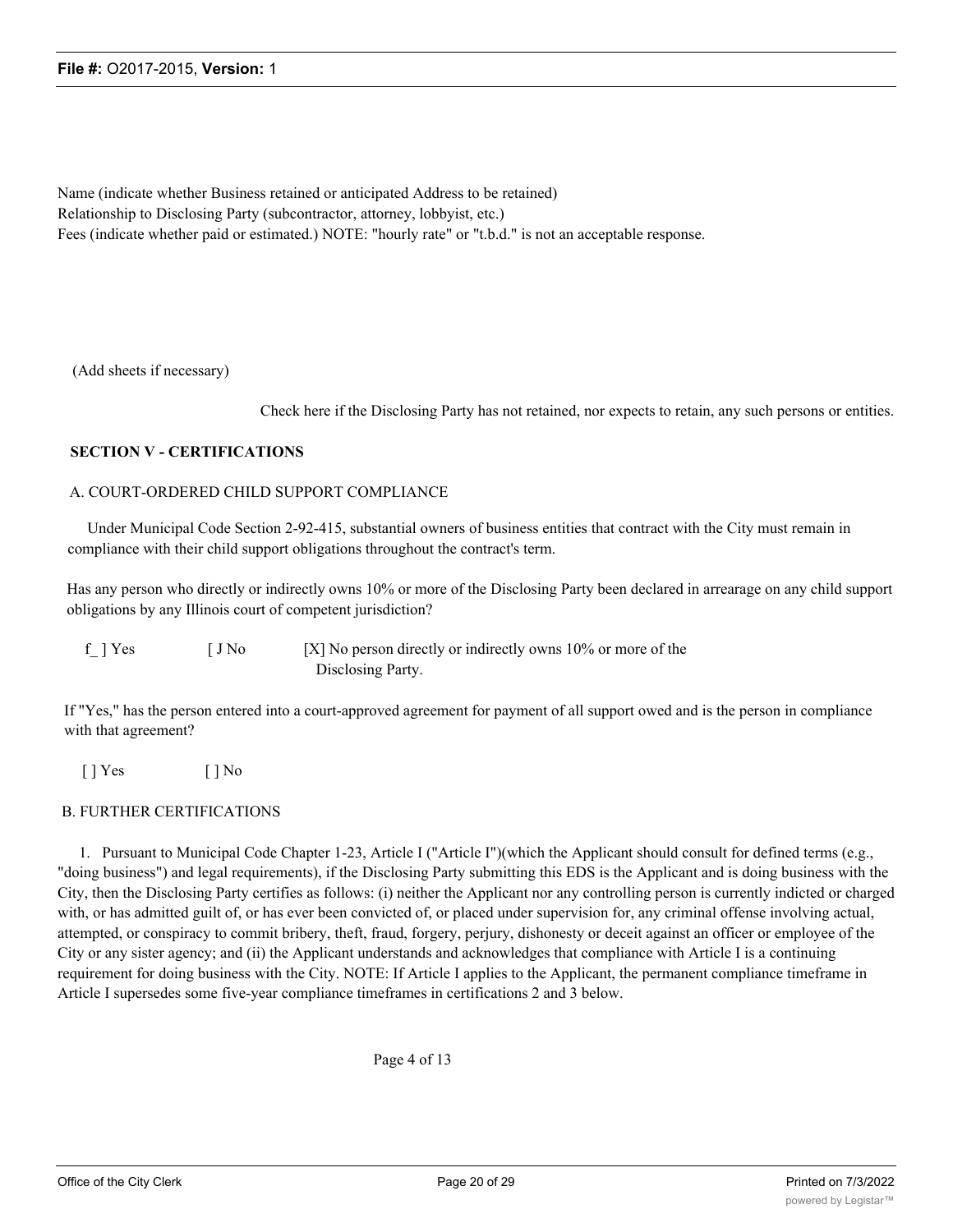2. The Disclosing Parry and, if the Disclosing Party is a legal entity, all of those persons or entities identified in Section II.B.l. of this EDS:

- a. are not presently debarred, suspended, proposed for debarment, declared ineligible or voluntarily excluded from any transactions by any federal, state or local unit of government;
- b. have not, within a five-year period preceding the date of this EDS, been convicted of a criminal offense, adjudged guilty, or had a civil judgment rendered against them in connection with : obtaining, attempting to obtain, or performing a public (federal, state or local) transaction or contract under a public transaction; a violation of federal or state antitrust statutes; fraud; embezzlement; theft; forgery; bribery; falsification or destruction of records; making false statements; or receiving stolen property;
- c. are not presently indicted for, or criminally or civilly charged by, a governmental entity (federal, state or local) with committing any of the offenses set forth in clause B.2.b. of this Section V;
- d. have not, within a five-year period preceding the date of this EDS, had one or more public transactions (federal, state or local) terminated for cause or default; and
- e. have not, within a five-year period preceding the date of this EDS, been convicted, adjudged guilty, or found liable in a civil proceeding, or in any criminal or civil action, including actions concerning environmental violations, instituted by the City or by the federal government, any state, or any other unit of local government.
- 3. The certifications in subparts 3, 4 and 5 concern:

• the Disclosing Party;

·any "Contractor" (meaning any contractor or subcontractor used by the Disclosing Party in connection with the Matter, including but not limited to all persons or legal entities disclosed under Section IV, "Disclosure of Subcontractors and Other Retained Parties");

·any "Affiliated Entity" (meaning a person or entity that, directly ot indirectly: controls the Disclosing Party, is controlled by the Disclosing Party, or is, with the Disclosing Party, under common control of another person or entity. Indicia of control include, without limitation: interlocking management or ownership; identity of interests among family members, shared facilities and equipment; common use of employees; or organization of a business entity following the ineligibility of a business entity to do business with federal or state or local government, including the City, using substantially the same management, ownership, or principals as the ineligible entity); with respect to Contractors, the term Affiliated Entity means a person or entity that directly or indirectly controls the Contractor, is controlled by it, or, with the Contractor, is under common control of another person or entity;

·any responsible official of the Disclosing Party, any Contractor or any Affiliated Entity or any other official, agent or employee of the Disclosing Party, any Contractor or any Affiliated Entity, acting pursuant to the direction or authorization of a responsible official of the Disclosing Party, any Contractor or any Affiliated Entity (collectively "Agents").

## Page 5 of 13

Neither the Disclosing Party, nor any Contractor, nor any Affiliated Entity of either the Disclosing Party or any Contractor nor any Agents have, during the five years before the date this EDS is signed, or, with respect to a Contractor, an Affiliated Entity, or an Affiliated Entity of a Contractor during the five years before the date of such Contractor's or Affiliated Entity's contract or engagement in connection with the Matter:

a. bribed or attempted to bribe, or been convicted or adjudged guilty of bribery or attempting to bribe, a public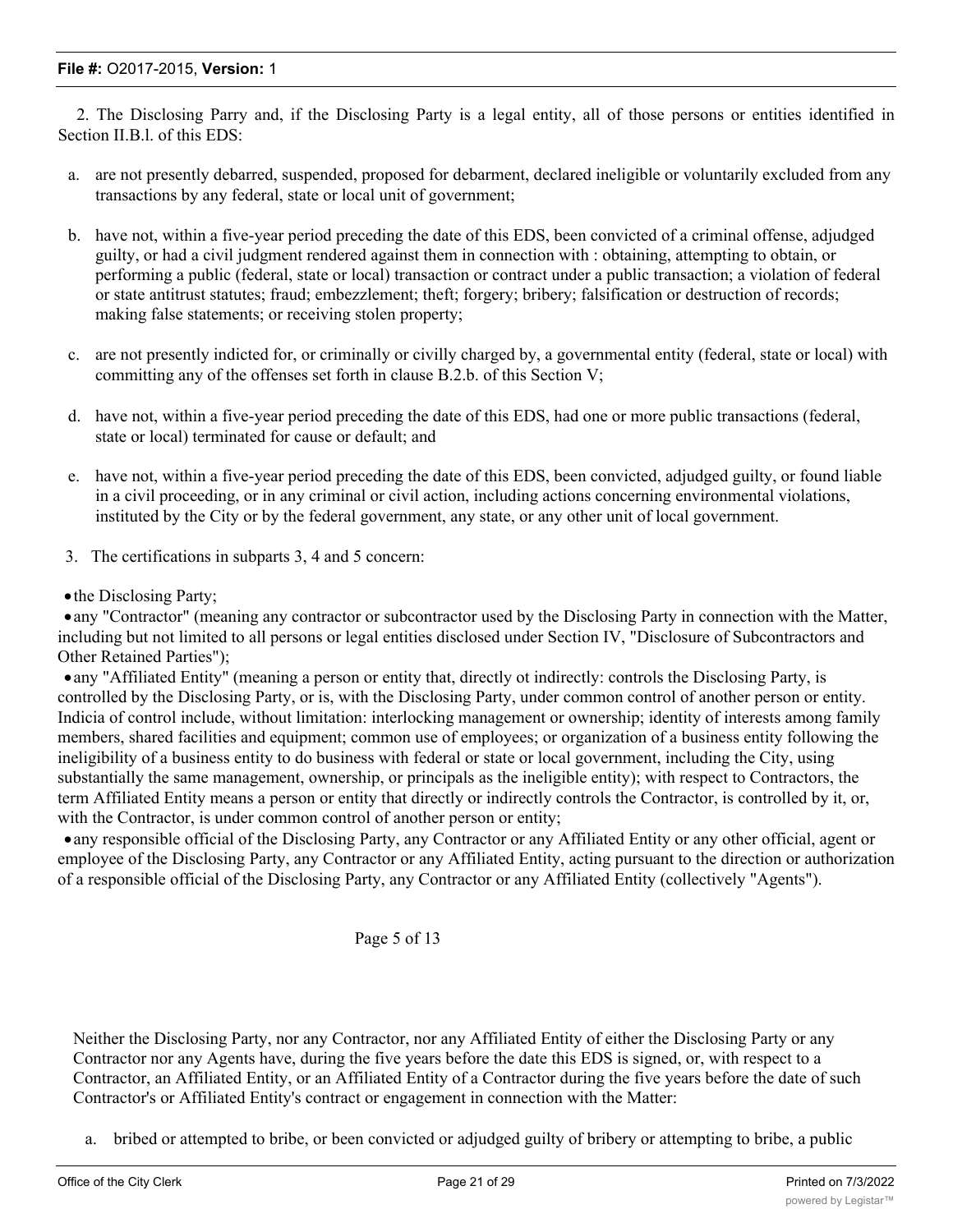officer or employee of the City, the State of Illinois, or any agency of the federal government or of any state or local government in the United States of America, in that officer's or employee's official capacity;

- b. agreed or colluded with other bidders or prospective bidders, or been a party to any such agreement, or been convicted or adjudged guilty of agreement or collusion among bidders or prospective bidders, in restraint of freedom of competition by agreement to bid a fixed price or otherwise; or
- c. made an admission of such conduct described in a. or b. above that is a matter of record, but have not been prosecuted for such conduct; or
- d. violated the provisions of Municipal Code Section 2-92-610 (Living Wage Ordinance).

4. Neither the Disclosing Party, Affiliated Entity or Contractor, or any of their employees, officials, agents or partners, is barred from contracting with any unit of state or local government as a result of engaging in or being convicted of (1) bid-rigging in violation of 720 ILCS S/33E-3; (2) bid-rotating in violation of 720 ILCS 5/33E-4; or (3) any similar offense of any state or of the United States of America that contains the same elements as the offense of bidrigging or bid-rotating.

5. Neither the Disclosing Party nor any Affiliated Entity is listed on any of the following lists maintained by the Office of Foreign Assets Control of the U.S. Department of the Treasury or the Bureau of Industry and Security of the U.S. Department of Commerce or their successors: the Specially Designated Nationals List, the Denied Persons List, the Unverified List, the Entity List and the Debarred List.

6. The Disclosing Party understands and shall comply with the applicable requirements of Chapters 2-55 (Legislative Inspector General), 2-56 (Inspector General) and 2-156 (Governmental Ethics) of the Municipal Code.

7. If the Disclosing Party is unable to certify to any of the above statements in this Part B (Further Certifications), the Disclosing Party must explain below:

## Page 6 of 13

If the letters "NA," the word "None," or no response appears on the lines above, it will be conclusively presumed that the Disclosing Party certified to the above statements.

8. To the best of the Disclosing Party's knowledge after reasonable inquiry, the following is a complete list of all current employees of the Disclosing Party who were, at any time during the 12-month period preceding the execution date of this EDS, an employee, or elected or appointed official, of the City of Chicago (if none, indicate with "N/A" or "none").

NON-E

9. To the best of the Disclosing Party's knowledge after reasonable inquiry, the following is a complete list of all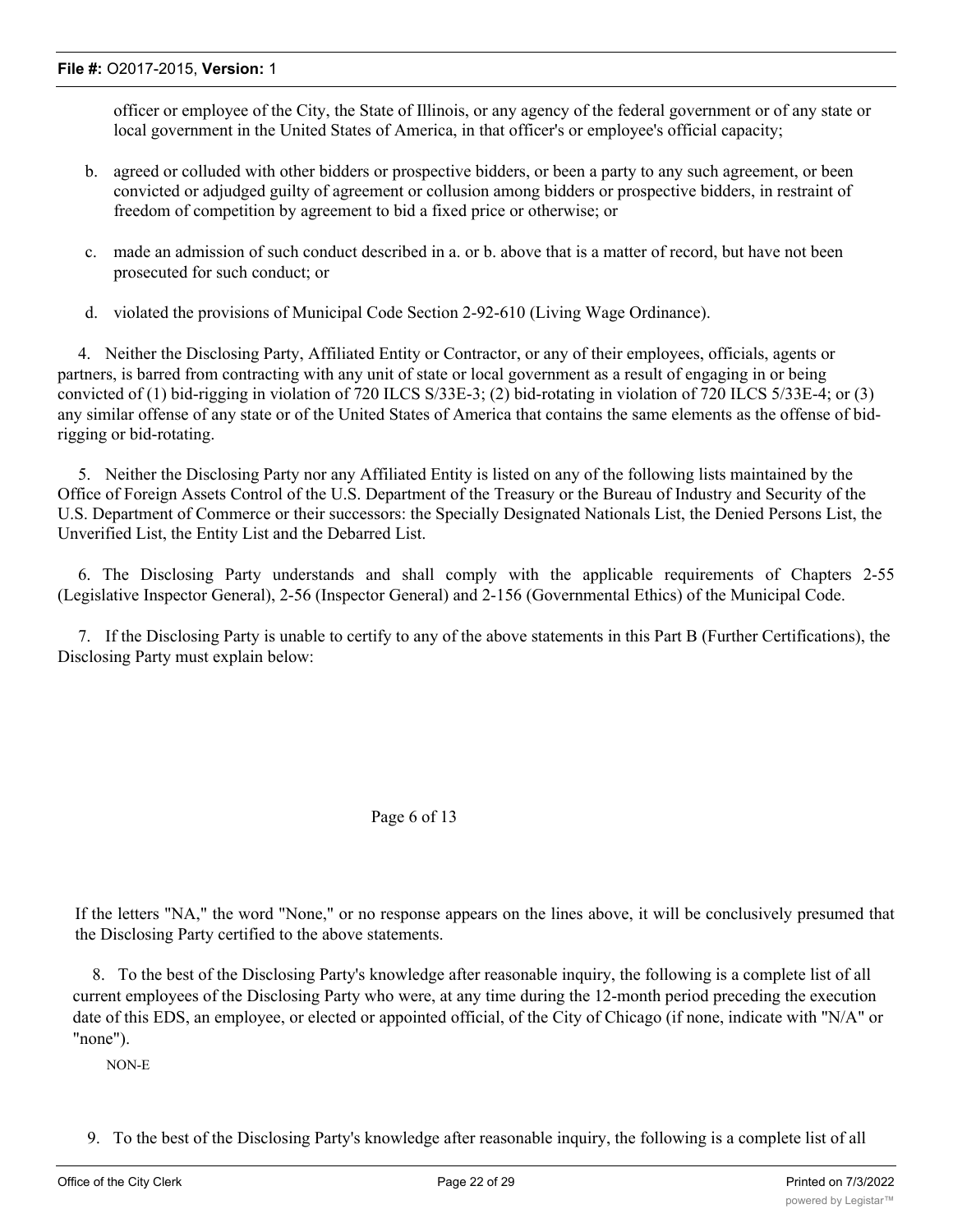gifts that the Disclosing Party has given or caused to be given, at any time during the 12-month period preceding the execution date of this EDS, to an employee, or elected or appointed official, of the City of Chicago. For purposes of this statement, a "gift" does not include: (i) anything made generally available to City employees or to the general public, or (ii) food or drink provided in the course of official City business and having a retail value of less than \$20 per recipient (if none, indicate with "N/A" or "none"). As to any gift listed below, please also list the name of the City recipient. MONE  $\,$ 

## C. CERTIFICATION OF STATUS AS FINANCIAL INSTITUTION

- 1. The Disclosing Party certifies that the Disclosing Party (check one)
- 1.  $\lceil \cdot \rceil$  is  $|x|$  is not

a "financial institution" as defined in Section 2-32-455(b) of the Municipal Code.

2. If the Disclosing Party IS a financial institution, then the Disclosing Party pledges:

"We are not and will not become a predatory lender as defined in Chapter 2-32 of the Municipal Code. We further pledge that none of our affiliates is, and none of them will become, a predatory lender as defined in Chapter 2-32 of the Municipal Code. We understand that becoming a predatory lender or becoming an affiliate of a predatory lender may result in the loss of the privilege of doing business with the City."

If the Disclosing Party is unable to make this pledge because it or any of its affiliates (as defined in Section 2-32-455 (b) of the Municipal Code) is a predatory lender within the meaning of Chapter 2-32 of the Municipal Code, explain here (attach additional pages if necessary):

## Page 7 of 13

If the letters "NA," the word "None," or no response appears on the lines above, it will be conclusively presumed that the Disclosing Party certified to the above statements.

#### D. CERTIFICATION REGARDING INTEREST IN CITY BUSINESS

Any words or terms that are defined in Chapter 2-156 of the Municipal Code have the same meanings when used in this Part D.

1. In accordance with Section 2-156-110 of the Municipal Code: Does any official or employee of the City have a financial interest in his or her own name or in the name of any other person or entity in the Matter?

 $\lceil \cdot \rceil$  Yes  $\lceil \cdot \rceil$  No

NOTE: If you checked "Yes" to Item D.l., proceed to Items D.2. and D.3. If you checked "No" to Item D.l., proceed to Part E.

2. Unless sold pursuant to a process of competitive bidding, or otherwise permitted, no City elected official or employee shall have a financial interest in his or her own name or in the name of any other person or entity in the purchase of any property that (i)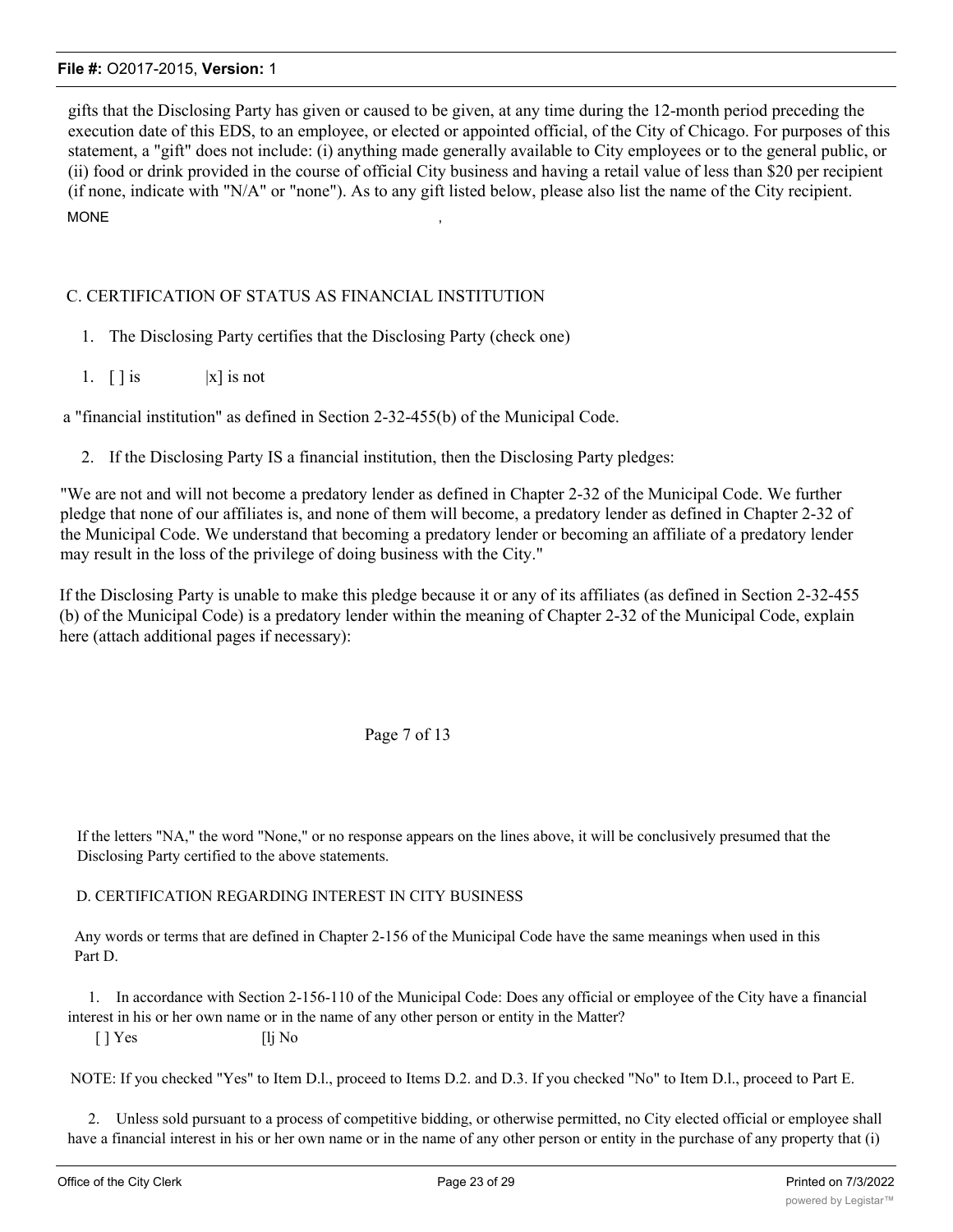belongs to the City, or (ii) is sold for taxes or assessments, or (iii) is sold by virtue of legal process at the suit of the City (collectively, "City Property Sale"). Compensation for property taken pursuant to the City's eminent domain power does not constitute a financial interest within the meaning of this Part D.

Does the Matter involve a City Property Sale?

 $[$  | Yes  $[$  | No

3. If you checked "Yes" to Item D.l., provide the names and business addresses of the City officials or employees having such interest and identify the nature of such interest:

Name Business Address Nature of Interest

4. The Disclosing Party further certifies that no prohibited financial interest in the Matter will be acquired by any City official or employee.

#### E. CERTIFICATION REGARDING SLAVERY ERA BUSINESS

Please check either 1. or 2. below. If the Disclosing Party checks 2., the Disclosing Party must disclose below or in an attachment to this EDS all information required by paragraph 2. Failure to

Page 8 of 13

comply with these disclosure requirements may make any contract entered into with the City in connection with the Matter voidable by the City.

y 1. The Disclosing Party verifies that the Disclosing Party has searched any and all records of the Disclosing Party and any and all predecessor entities regarding records of investments or profits from slavery or slaveholder insurance policies during the slavery era (including insurance policies issued to slaveholders that provided coverage for damage to or injury or death of their slaves), and the Disclosing Party has found no such records.

2. The Disclosing Party verifies that, as a result of conducting the search in step 1 above, the Disclosing Party has found records of investments or profits from slavery or slaveholder insurance policies. The Disclosing Party verifies that the following constitutes full disclosure of all such records, including the names of any and all slaves or slaveholders described in those records:

## SECTION VI - CERTIFICATIONS FOR FEDERALLY FUNDED MATTERS

NOTE: If the Matter is federally funded, complete this Section VI. If the Matter is not federally funded, proceed to Section VII. For purposes of this Section VI, tax credits allocated by the City and proceeds of debt obligations of the City are not federal funding.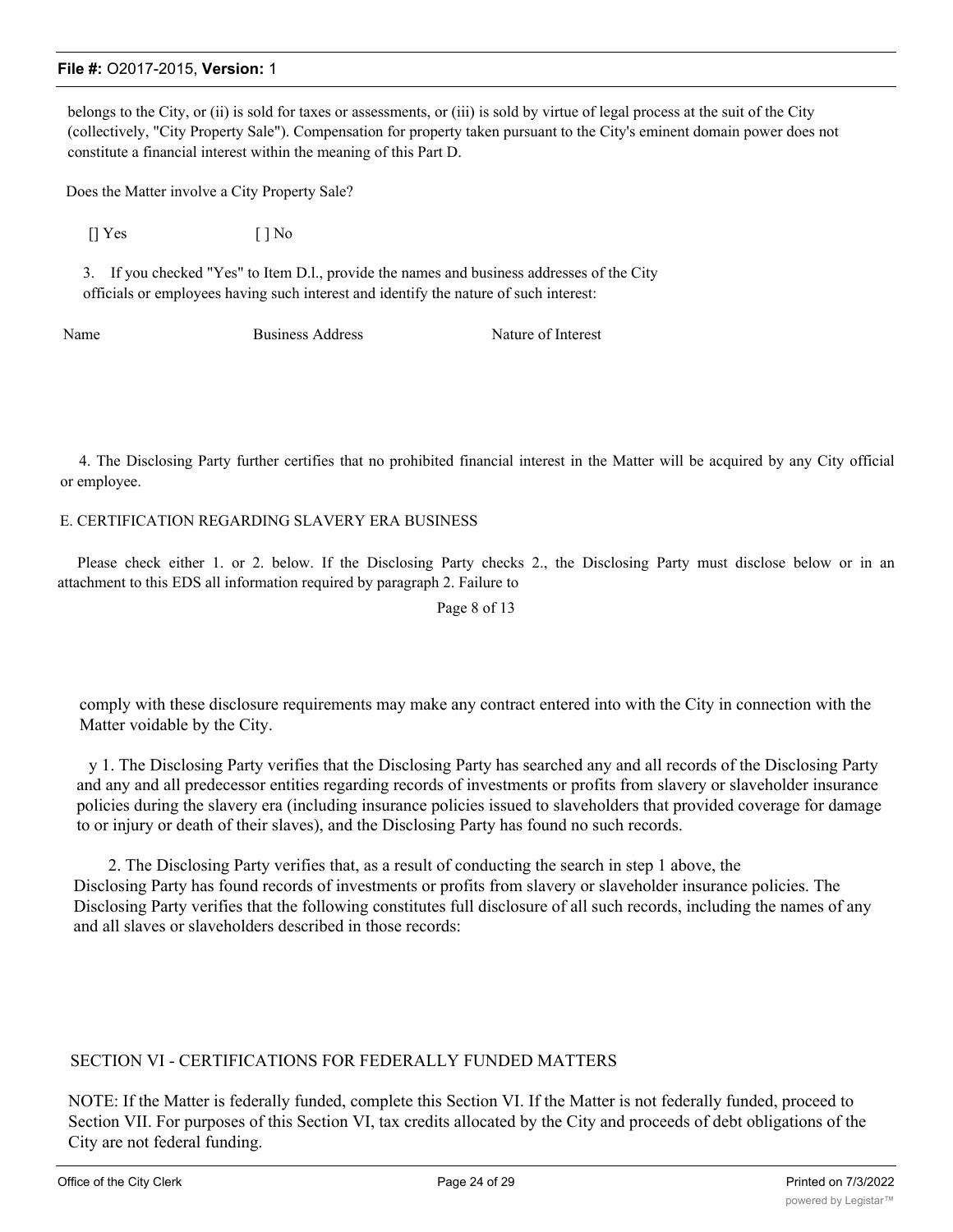## A. CERTIFICATION REGARDING LOBBYING

I. List below the names of all persons or entities registered under the federal Lobbying Disclosure Act of 1995 who have made lobbying contacts on behalf of the Disclosing Party with respect to the Matter: (Add sheets if necessary);

(If no explanation appears or begins on the lines above, or if the letters "NA" or if the word "None" appear, it will be conclusively presumed that the Disclosing Party means that NO persons or entities registered under the Lobbying Disclosure Act of 1995 have made lobbying contacts on behalf of the Disclosing Party with respect to the Matter.)

2. The Disclosing Parly has not spent and will not expend any federally appropriated funds to pay any person or entity listed in Paragraph A.L above for his or her lobbying activities or to pay any person or entity to influence or attempt to influence an officer or employee of any agency, as defined by applicable federal law, a member of Congress, an officer or employee of Congress, or an employee of a member of Congress, in connection with the award of any federally funded contract, making any federally funded grant or loan; entering into any cooperative agreement, or to extend, continue, renew, amend, or modify any federally funded contract, grant, loan, or cooperative agreement.

Page 9 of 13

3. The Disclosing Party will submit an updated certification at the end of each calendar quarter in which there occurs any event that materially affects the accuracy of the statements and information set forth in paragraphs A.l. and A.2. above.

4. The Disclosing Party certifies that either: (i) it is not an organization described in section  $501(c)(4)$  of the Internal Revenue Cade of 1986; or (ii) it is an organization described in section  $501(c)(4)$  of the Internal Revenue Code of 1986 but has not engaged and will not engage in "Lobbying Activities".

5. If the Disclosing Party is the Applicant, the Disclosing Party must obtain certifications equal in form and substance to paragraphs A.l, through A.4. above from all subcontractors before it awards any subcontract and the Disclosing Party must maintain all such subcontractors' certifications for the duration of the Matter and must make such certifications promptly available to the City upon request.

#### B. CERTIFICATION REGARDING EQUAL EMPLOYMENT OPPORTUNITY

If the Matter is federally funded, federal regulations require the Applicant and all proposed subcontractors to submit the following information with their bids or in writing at the outset of negotiations.

Is the Disclosing Party the Applicant?

 $[ ]$  Yes  $[ ]$  No

If "Yes," answer the three questions below:

1. Have you developed and do you have on file affirmative action programs pursuant to applicable federal regulations? (See 41 CFR Part 60-2.)

 $\lceil$  | Yes  $\lceil$  | No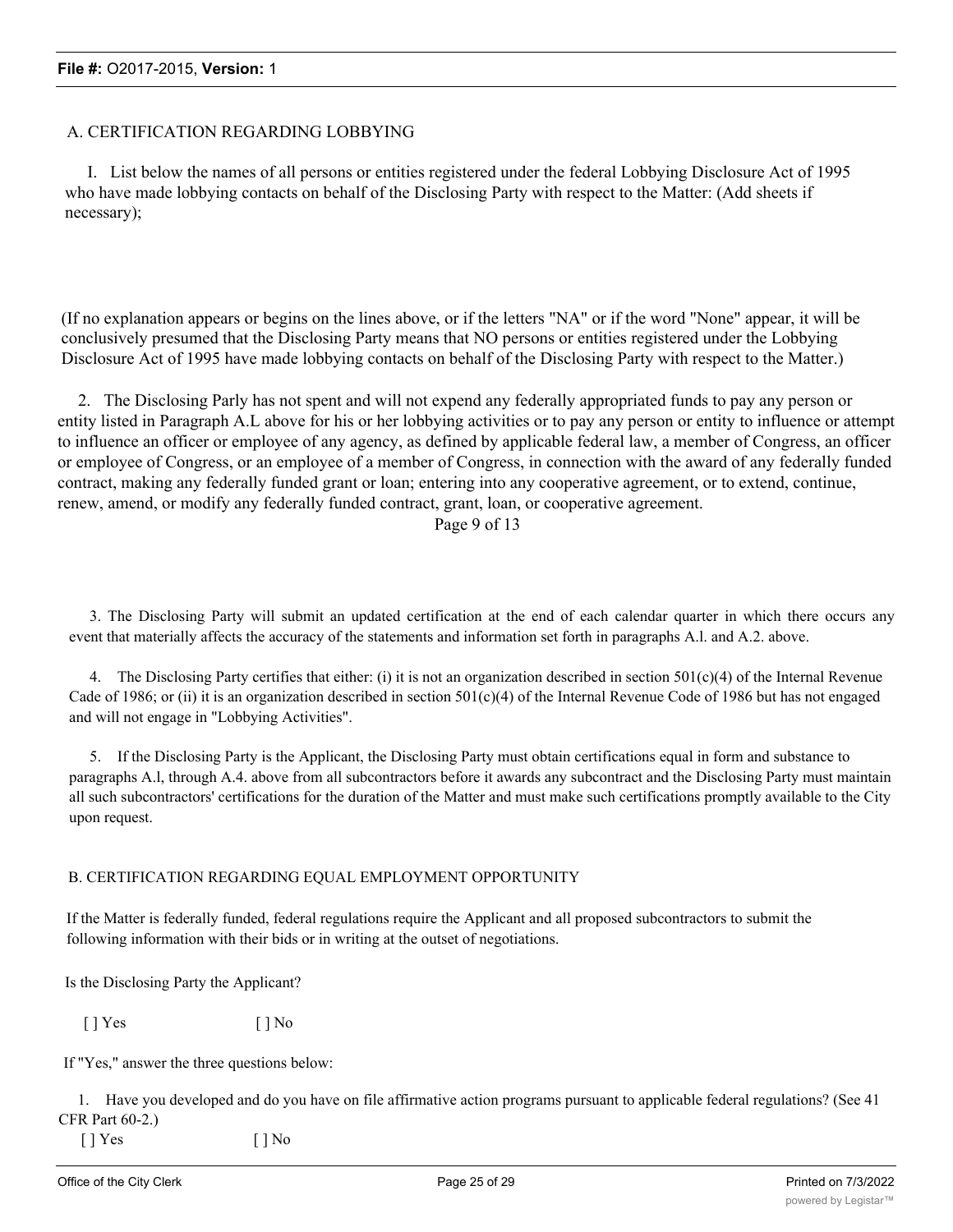2. Have you filed with the Joint Reporting Committee, the Director of the Office of Federal Contract Compliance Programs,

or the Equal Employment Opportunity Commission all reports due under the applicable filing requirements?

| [J Yes | $[ ]$ No |
|--------|----------|
|--------|----------|

3. Have you participated in any previous contracts or subcontracts subject to the equal opportunity clause?  $[$  | Yes  $[$  | No

If you checked "No" to question 1. or 2. above, please provide an explanation:

Page 10 of 13

## **SECTION VII- ACKNOWLEDGMENTS, CONTRACT INCORPORATION, COMPLIANCE, PENALTIES, DISCLOSURE**

The Disclosing Party understands and agrees that:

A. The certifications, disclosures, and acknowledgments contained in this EDS will become part of any contract or other agreement between the Applicant and the City in connection with the Matter, whether procurement, City assistance, or other City action, and are material inducements to the City's execution of any contract or taking other action with respect to the Matter. The Disclosing Party understands that it must comply with all statutes, ordinances, and regulations on which this EDS is based.

B. The City's Governmental Ethics and Campaign Financing Ordinances, Chapters 2-156 and 2-164 of the Municipal Code, impose certain duties and obligations on persons or entities seeking City contracts, work, business, or transactions. The full text of these ordinances and a training program is available on line at www.cityofchicago.org/Ethics  $\leq$ http://www.cityofchicago.org/Ethics>, and may also be obtained from the City's Board of Ethics, 740 N.

Sedgwick St., Suite 500, Chicago, IL 60610, (312) 744-9660. The Disclosing Party must comply fully with the applicable ordinances.

C. If the City determines that any information provided in this EDS is false, incomplete or inaccurate, any contract or other agreement in connection with which it is submitted may be rescinded or be void or voidable, and the City may pursue any remedies under the contract or agreement (if not rescinded or void), at law, or in equity, including terminating the Disclosing Party's participation in the Matter and/or declining to allow the Disclosing Party to participate in other transactions with the City. Remedies at law for a false statement of material fact may include incarceration and an award to the City of treble damages.

D. It is the City's policy to make this document available to the public on its Internet site and/or upon request. Some or all of the information provided on this EDS and any attachments to this EDS may be made available to the public on the Internet, in response to a Freedom of Information Act request, or otherwise. By completing and signing this EDS, the Disclosing Party waives and releases any possible rights or claims which it may have against the City in connection with the public release of information contained in this EDS and also authorizes the City to verify the accuracy of any information submitted in this EDS.

E. The information provided in this EDS must be kept current. In the event of changes, the Disclosing Party must supplement this EDS up to the time the City takes action on the Matter. If the Matter is a contract being handled by the City's Department of Procurement Services, the Disclosing Party must update this EDS as the contract requires. NOTE: With respect to Matters subject to Article I of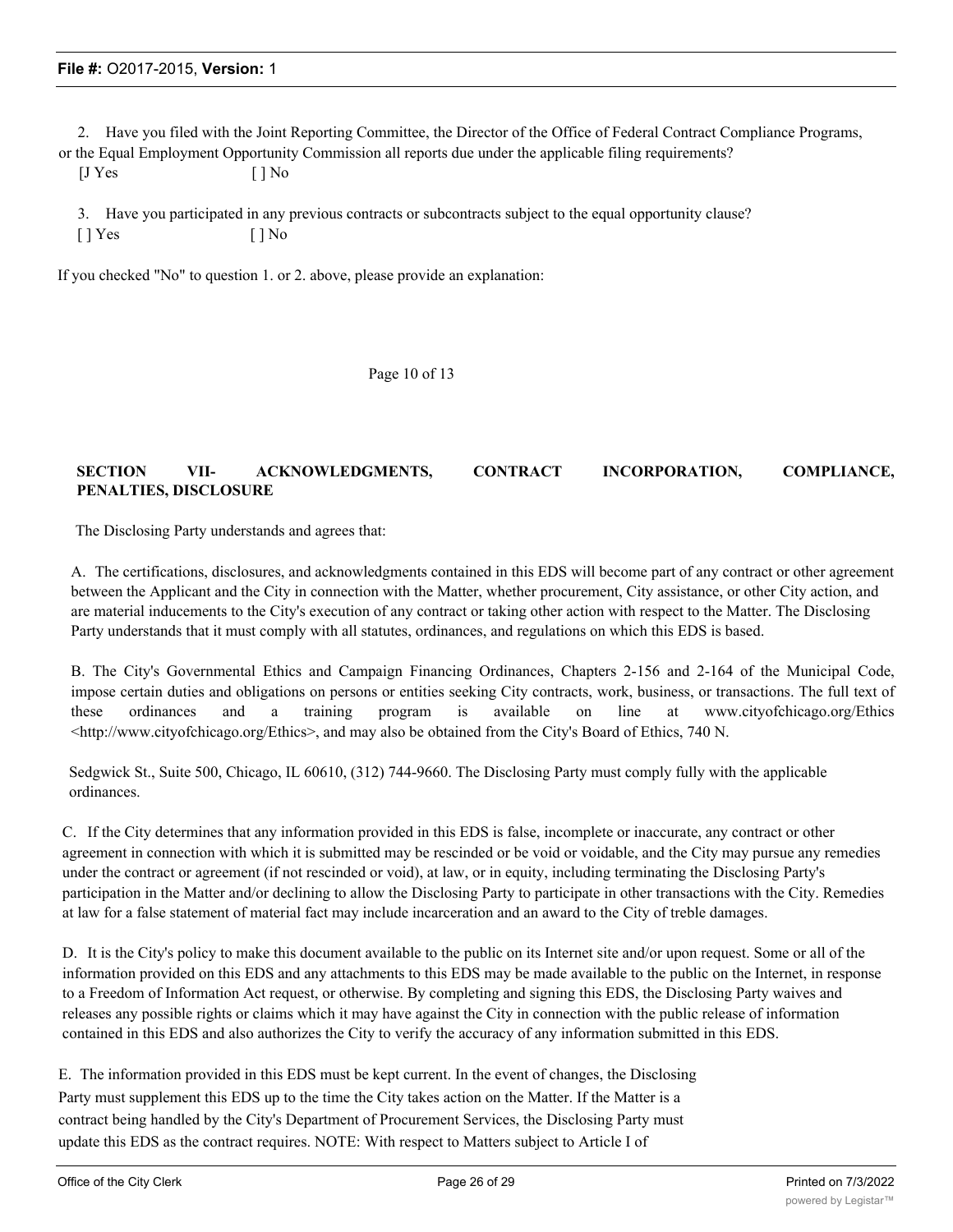Chapter 1-23 of the Municipal Code (imposing PERMANENT INELIGIBILITY for certain specified offenses), the information provided herein regarding eligibility must be kept current for a longer period, as required by Chapter 1 -23 and Section 2-154-020 of the Municipal Code.

The Disclosing Party represents and warrants that:

#### Page 11 of 13

F.l. The Disclosing Party is not delinquent in the payment of any tax administered by the Illinois Department of Revenue, nor are the Disclosing Party or its Affiliated Entities delinquent in paying any fine, fee, tax or other charge owed to the City. This includes, but is not limited to, all water charges, sewer charges, license fees, parking tickets, property taxes or sales taxes.

F.2 If the Disclosing Party is the Applicant, the Disclosing Party and its Affiliated Entities will not use, nor permit their subcontractors to use, any facility listed by the U.S. E.P.A. on the federal Excluded Parties List System ("EPLS") maintained by the U. S. General Services Administration.

F.3 If the Disclosing Party is the Applicant, the Disclosing Party will obtain from any contractors/subcontractors hired or to be hired in connection with the Matter certifications equal in form and substance to those in F.l. and F.2. above and will not, without the prior written consent of the City, use any such contractor/subcontractor that does not provide such certifications or that the Disclosing Party has reason to believe has not provided or cannot provide truthful certifications.

NOTE: If the Disclosing Party cannot certify as to any of the items in F.L, F.2. or F.3. above, an explanatory statement must be attached to this EDS.

## **CERTIFICATION**

Under penalty of perjury, the person signing below: (1) warrants that he/she is authorized to execute this EDS and Appendix A (if applicable) on behalf of the Disclosing Party, and (2) warrants that all certifications and statements contained in this EDS and Appendix A (if applicable) are true, accurate and complete as of the date furnished to the City.

COMMUNITY INITIATIVES INC. (Print or type^name of person signing)

**PRESIDENT** (Print or type title of person signing) me on (date ,  $\text{I}_t$ -Y (state).

*'I*

Signed and sworn to before

ned and sworn at (L.&UU County, QUJL^ y=<^fe^~ Notary Public.P^'^SFr^siay\

**MONICA KIR8Y**

*Commission expires: X/'jL/ty liSSiS^S^^S?il7*

Page 12 of 13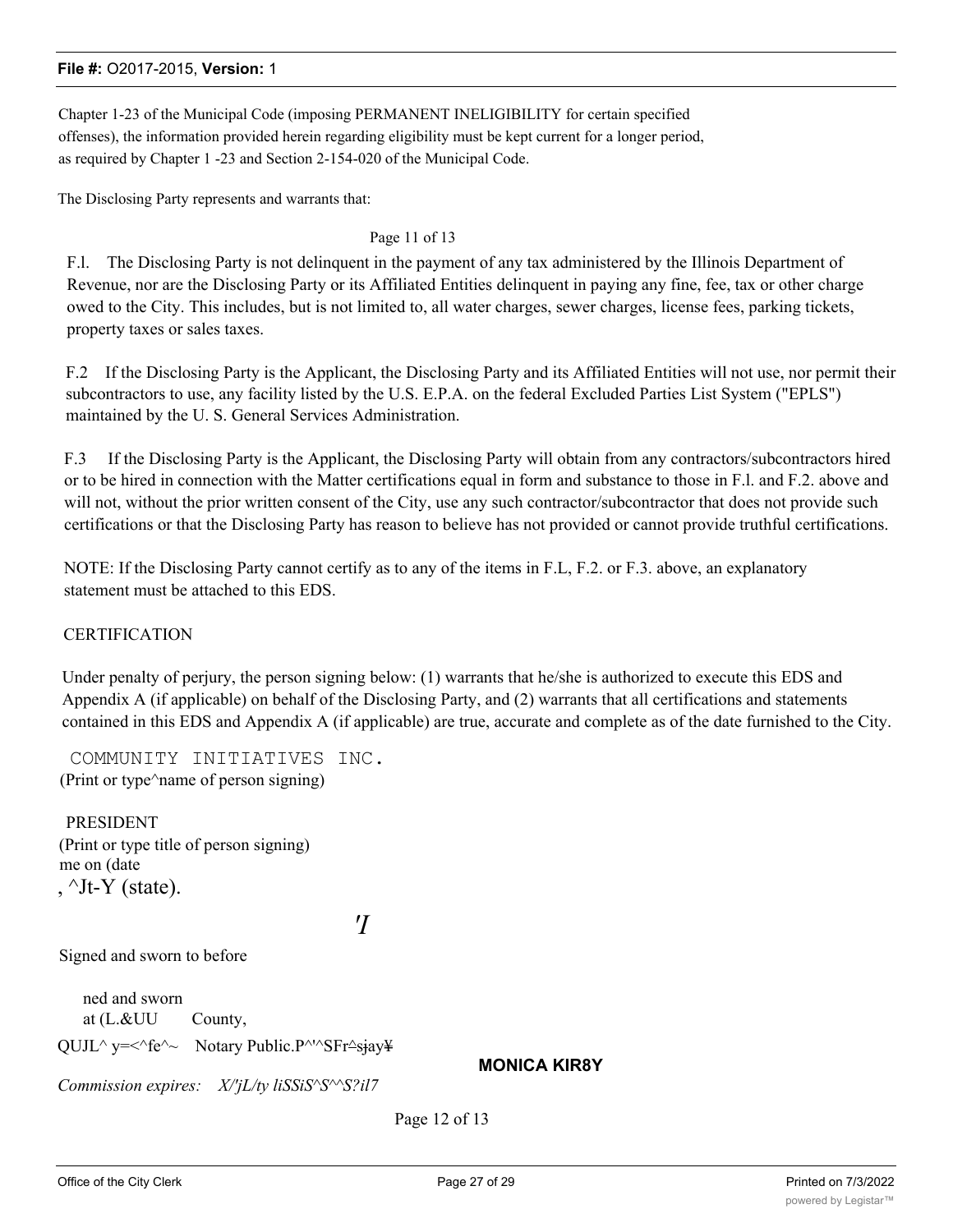# **CXI OFFICERS - FY 2017**

President Vice President Vice President COO Treasurer

Treasurer/Controller Secretary

## John Markowski Michael Bielawa Jonah Hess Thomas Hinterberger Giuseppe Papavero Monica Kirby CITY OF CHICAGO ECONOMIC DISCLOSURE STATEMENT AND AFFIDAVIT APPENDLX A

## FAMILIAL RELATIONSHIPS WITH ELECTED CITY OFFICIALS AND DEPARTMENT HEADS

This Appendix is to be completed only by (a) the Applicant, and (b) any legal entity which has a direct

ownership interest In the Applicant exceeding 7.5 percent. It is not to be completed by any legal entity

I which has only an indirect ownership Interest in the Applicant.

Under Municipal Code Section 2-154-015, the Disclosing Party must disclose whether such Disclosing Party or any "Applicable Party" or any Spouse or Domestic Partner thereof currently has a "familial relationship" with any elected city official or department head. A "familial relationship" exists if, as of the date this EDS is signed, the Disclosing Party or any "Applicable Party" or any Spouse or Domestic Partner thereof is related to the mayor, any alderman, the city clerk, the city treasurer or any city department head as spouse or domestic partner or as any of the following, whether by blood or adoption: parent, child, brother or sister, aunt or uncle, niece or nephew, grandparent, grandchild, father-in-law, mother-in-law, son-in-law, daughter-in-law, stepfather or stepmother, stepson or stepdaughter, stepbrother or stepsister or half-brother or half-sister.

"Applicable Party" means (1) all executive officers of the Disclosing Party listed in Section HB.l.a., if the Disclosing Party is a corporation; all partners of the Disclosing Party, if the Disclosing Party is a general partnership; all general partners and limited partners of the Disclosing Party, if the Disclosing Party is a limited partnership; all managers, managing members and members of the Disclosing Party, if the Disclosing Party is a limited liability company; (2) all principal officers of the Disclosing Party; and (3) any person having more than a 7.5 percent ownership interest in the Disclosing Party. "Principal officers" means the president, chief operating officer, executive director, chief financial officer, treasurer or secretary of a legal entity or any person exercising similar authority.

Docs the Disclosing Party or any "Applicable Party" or any Spouse or Domestic Partner thereof currently have a "familial relationship" with an elected city official or department head?

 $[$  | Yes ft] No

If yes, please identify below (1) the name and title of such person, (2) the name of the legal entity to which such person is connected; (3) the name and title of the elected city official or department head to whom such person has a familial relationship, and (4) the precise nature of such familial relationship.